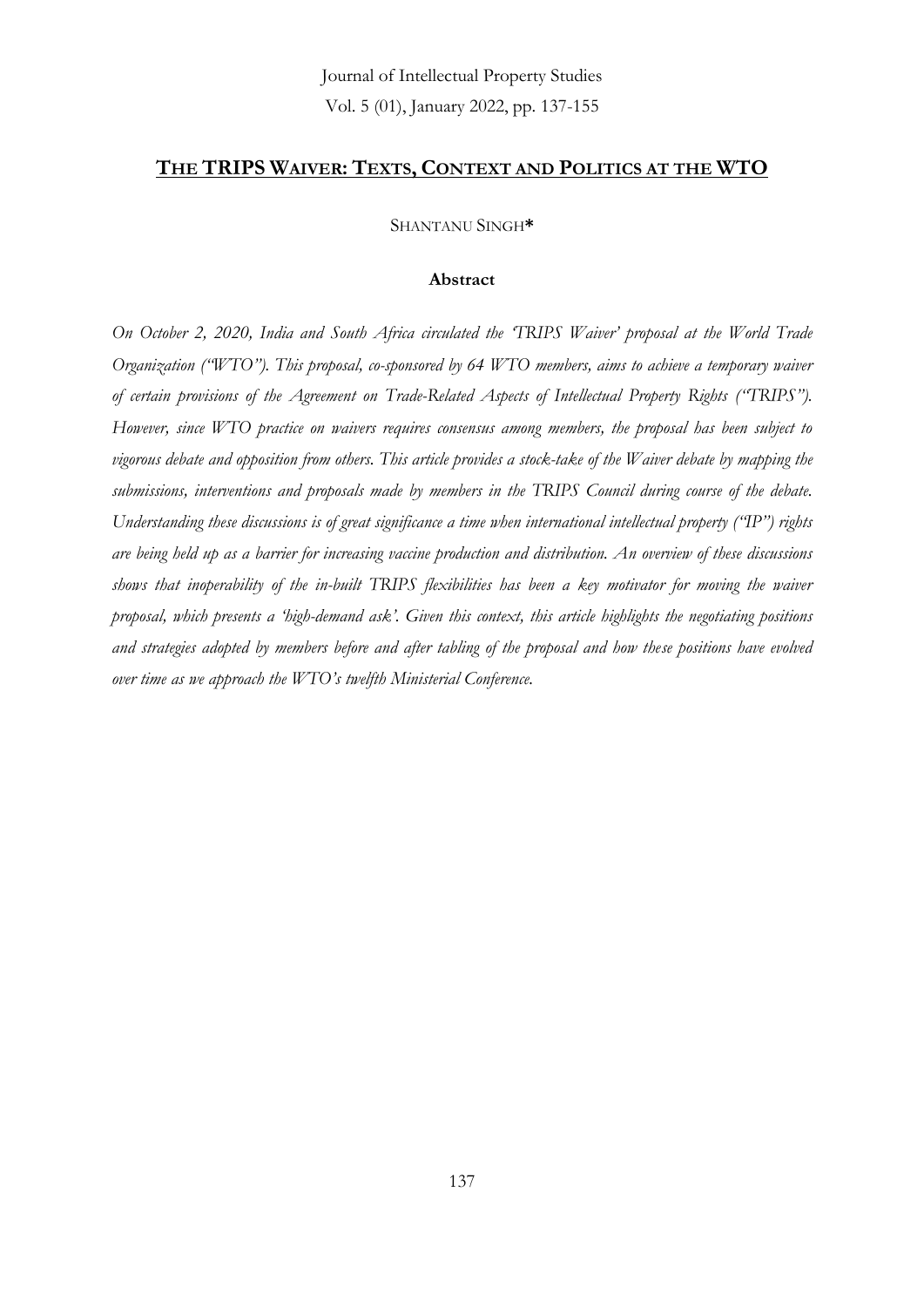#### **I. INTRODUCTION**

When Germany's Chancellor Angela Merkel and American President Joe Biden met for a bilateral summit in July 2021, not many expected them to disagree on the task of charting a concerted effort against the COVID-19 pandemic. Rightfully so: were one to read through the transcript of the President's remarks on the summit, 1 it all seemed to be under control. Why then was the summit termed a 'failure'? It would appear that Chancellor Merkel and President Biden had in fact discussed the 'TRIPS Waiver' ("Waiver") – a proposal tabled by India and South Africa at the WTO in October 2021 to temporarily waive away specific obligations related to IP rights standards and enforcement – but the discussion led nowhere due to Germany's opposition to the proposal. Faced with this difficulty, President Biden simply chose not to record this affair in his remarks on the summit. 2

If this routine seemed unusual, it also typified in many ways, the approach that the two nations had adopted in addressing the call for a waiver. Currently the European Union ("EU"), the United Kingdom ("UK") and Switzerland are at loggerheads with a growing group of 64 countries – 'co-sponsors' of the Waiver proposal at the WTO – and hundreds of civil society activists and non-governmental organizations. Watching from the side-lines is the influential yet deadpan United States ("US"), which had, until May 2021, strongly opposed the Waiver proposal only to switch sides in a dramatic volte-face episode, agreeing to engage in text-based negotiations on the proposal.

Situated in this politically energized background, this article maps the TRIPS Waiver debate, charting its origin and politics at the WTO. By taking stock of the interventions, submissions and proposals made by WTO members at the TRIPS Council, this article is aligned with the view that the debate not only offers keen insights into the logic and limitations of how the global IP regime is working in the face of a pandemic marking an immediate rise in the global demand for

<sup>\*</sup> Research Fellow, Centre for WTO Studies, Indian Institute of Foreign Trade. B.S.W. LL.B. (Hons), Gujarat National Law University, Gandhinagar, India. Views are strictly personal and do not represent those of the Journal or the Institute. I would like to thank the JIPS Editorial Board for their patience and assistance during the review period. For correspondence: shantanu3singh@gmail.com.

<sup>&</sup>lt;sup>1</sup> Remarks by President Biden and Chancellor Merkel of the Federal Republic of Germany in Press Conference, THE WHITE HOUSE (Jul. 15, 2021), https://www.whitehouse.gov/briefing-room/speechesremarks/2021/07/15/remarks-by-president-biden-and-chancellor-merkel-of-the-federal-republic-of-germany-inpress-conference/.

<sup>2</sup> Jake Johnson, *"This Summit Was a Failure": Biden-Merkel Meeting Ends With No Deal on Vaccine Patent Waiver*, COMMON DREAMS (Jul. 16, 2021), https://www.commondreams.org/news/2021/07/16/summit-was-failure-bidenmerkel-meeting-ends-no-deal-vaccine-patent-waiver.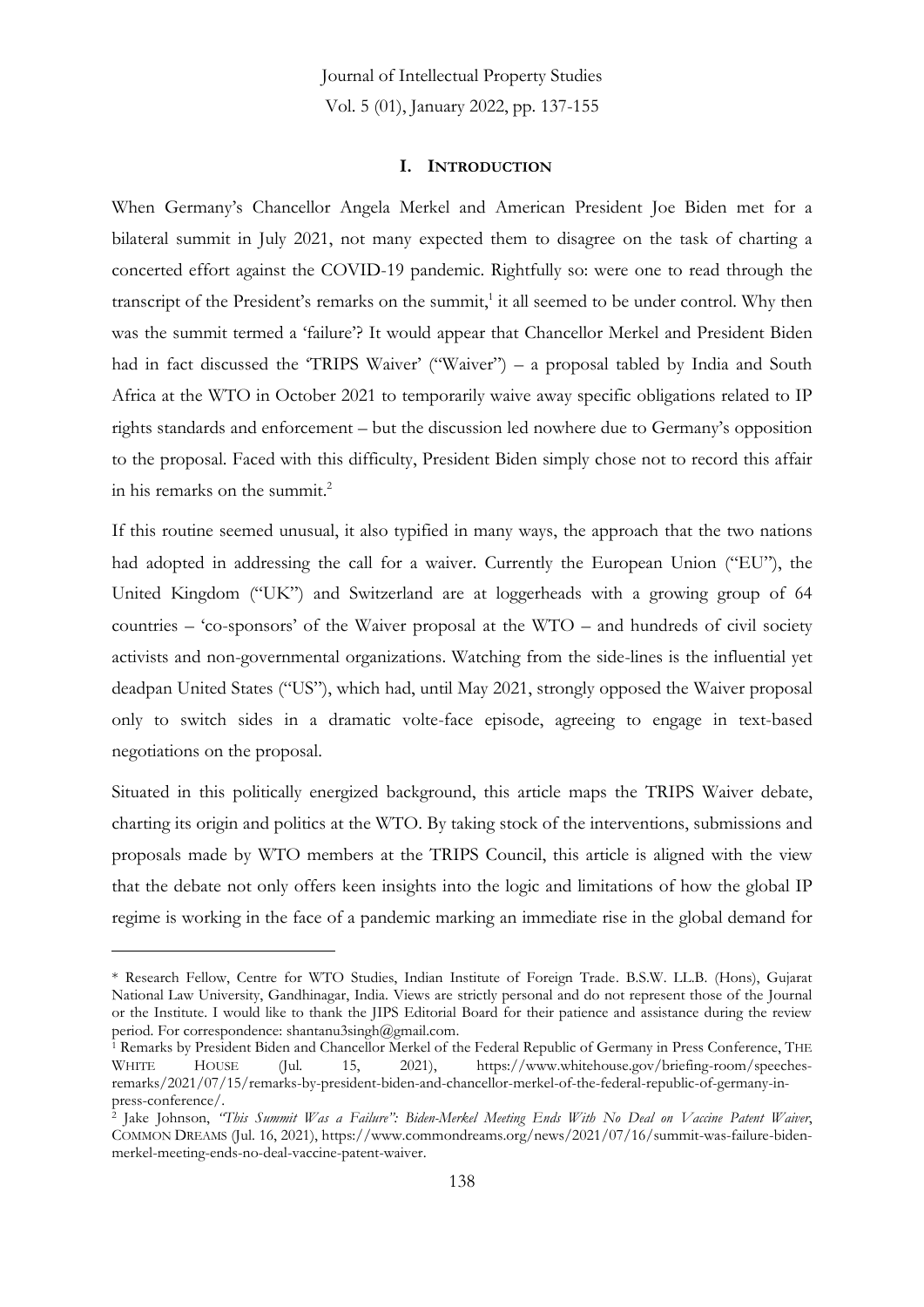vaccines, it also enables us to understand the role that global intellectual property rules have come to play in members' efforts to contain the spread of the COVID-19 pandemic locally.

Besides promises, it is pertinent to mention the limitations that the reader may face in trying to understand the TRIPS Waiver debate. First, writing in medias res is a testing prospect.<sup>3</sup> It is wellknown that ahead of the long overdue  $12<sup>th</sup>$  Ministerial Conference ( "MC12"), the WTO is undergoing an 'existential crisis'.<sup>4</sup> WTO members are aware that facilitating consensus on a public-health oriented decision such as the TRIPS Waiver would not only ensure the relevance of the WTO as an international institution but also help tackle the long-held belief that the WTO exists for liberalization *tout court*. <sup>5</sup> With these prospects in sight, members are engaged in formal and informal consultations on an almost weekly basis and updates on these discussions occur faster than they can be written about.

Second, text-based outcome on the Waiver proposal remains far from sight. <sup>6</sup> While it is true that Waiver proponents have been engaged in text-based discussions and enjoy support from the US, concerted and consistent opposition to the Waiver from the EU, the UK and Switzerland has ensured that negotiating positions on the Waiver remain unchanged since it was first proposed. The apprehension that the calculated enthusiasm of the US will do little to provide a positive direction in text-based negotiations is proving true. In these troubling circumstances, it is difficult to estimate the final outcome of these negotiations at MC12.

The task of mapping the relatively recent history of these negotiations remains of some importance nevertheless. Not only does this exercise provide an overview of how WTO members understand the role that IP is playing in the containment of the COVID-19 pandemic, but it also helps discern those facets and limitations of the global IP regime to which negotiators may revert to in times of future crises – for example, climate change. Accordingly, the next section sets out the discussions in the TRIPS Council prior to the tabling of the TRIPS Waiver.

<sup>3</sup> Adam Tooze, *Chartbook on Shutdown #2: Writing in medias res*, CHARTBOOK (Sept. 4, 2021), https://adamtooze.substack.com/p/chartbook-on-shutdown-2-writing-in.

<sup>4</sup> Banikinkar Pattanayak, *WTO faces deepest existential crisis ahead of its silver jubilee*, THE FINANCIAL EXPRESS (Dec. 9, 2019), https://www.financialexpress.com/economy/wto-faces-deepest-existential-crisis-ahead-of-its-silverjubilee/1788127/.

<sup>&</sup>lt;sup>5</sup> This view echoes those presented by Indonesia at the WTO's TRIPS Council on 13 October 2021 on the TRIPS Waiver. *13 October 2021: Indonesia's statement on the TRIPS waiver*, KNOWLEDGE ECOLOGY INTERNATIONAL (October 16, 2021), https://www.keionline.org/36775.

<sup>6</sup> Shantanu Singh, *The US support for the TRIPs waiver is only half the battle*, INTERNATIONAL LAW & THE GLOBAL SOUTH (May 6, 2021), https://internationallawandtheglobalsouth.com/guest-post-covid-19-series-the-us-supportfor-the-trips-waiver-is-only-half-the-battle-what-lies-ahead/.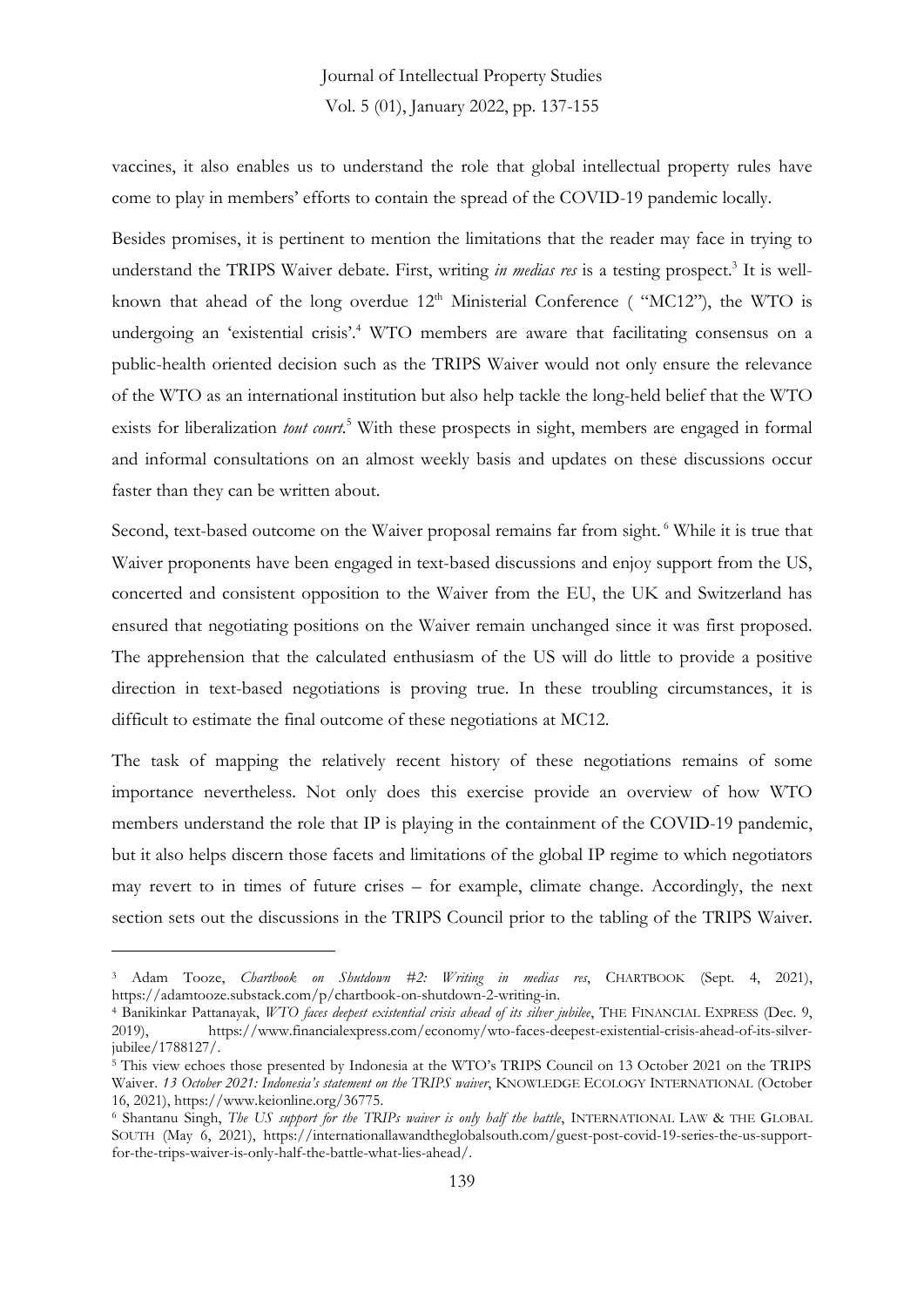In the section that follows, the Waiver proposal, the draft text and its overall rationale are analysed. This section is followed by another on the TRIPS Council debates and developments which occurred after the tabling of the Waiver proposal. The concluding section summarizes the key takeaways from the TRIPS Waiver debate.

#### **II. THE TRIPS WAIVER DEBATE**

#### **A. Setting the stage**

At the very outset of the COVID-19 pandemic, as news media reported the rising number of novel coronavirus cases across the world, it was clear that seamless supply of critical medical products and health equipment, such as diagnostic kits and masks, was going to be essential in containing the spread of the virus. Scientists at the UK's Jenner Institute had also started to design vaccines based on genome sequencing released in January 2020. <sup>7</sup> However, in the face of an unfathomable rise in demand and the lack of a globally coordinated policy response, all preparedness seemed to be falling short. 8 If the failure of the global supply chains was becoming apparent in the first few months of the pandemic, IP was being pre-empted as a future barrier in accessing COVID-19 cures. 9

Given this urgent context, it was not long before that IP's potential role in the response to the COVID-19 became a key discussion item – an 'agenda item' – at the behest of South Africa in the TRIPS Council, the WTO body responsible for monitoring the Agreement's operation. The July 2020 TRIPS Council meeting was to be its first formal plenary since the pandemic started. Accordingly, South Africa opened the discussion in the Council by taking note of the global shortage of medical supplies and the sheer scale of the crisis at hand.<sup>10</sup>

<sup>7</sup> Oliver Franklin-Wallis, *An oral history of Oxford/AstraZeneca: 'Making a vaccine in a year is like landing a human on the moon,'* THE GUARDIAN (Aug. 28, 2021), https://www.theguardian.com/society/2021/aug/28/oral-history-ofoxfordastrazeneca-making-a-vaccine-in-a-year-is-like-landing-a-human-on-the-moon..

<sup>8</sup> *Shortage of personal protective equipment endangering health workers worldwide*, WORLD HEALTH ORGANISATION (Mar. 3, 2020), https://www.who.int/news/item/03-03-2020-shortage-of-personal-protective-equipment-endangeringhealth-workers-worldwide.; Jinshan Hong & Dong Lyu, *World Ventilator Demand Now 10 Times What's Available, Says Maker*, BLOOMBERG (Mar. 25, 2020), https://www.bloomberg.com/news/articles/2020-03-25/world-ventilatordemand-now-10-fold-what-s-available-says-maker.

<sup>9</sup> Press Release, Médecins Sans Frontières, *African Union says urgent need to address patents and technology barriers for access to future COVID-19 vaccines* (Jul. 1, 2020), https://reliefweb.int/report/world/african-union-says-urgent-need-addresspatents-and-technology-barriers-access-future.

<sup>10</sup> Council for Trade-Related Aspects of Intellectual Property Rights, *Minutes of Meeting Held in the Centre William Rappard on 30 July 2020*, WTO Doc. IP/C/M/95/Add.1 (Oct. 2, 2020), ¶ 66 [hereinafter Minutes of July 2020].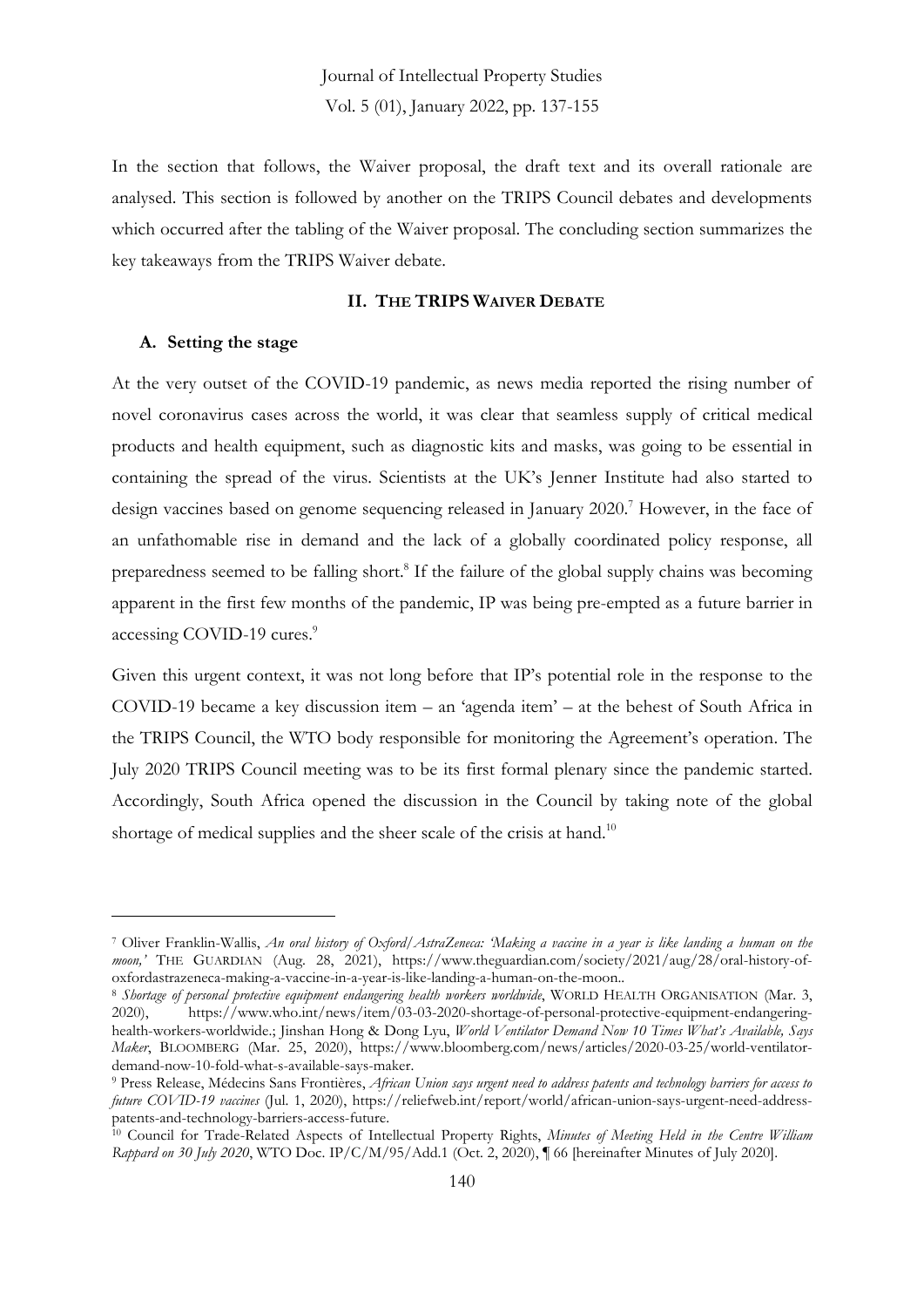However, the biggest challenge in relation to IP that South Africa was keen to highlight was that of IP itself. South Africa's strategy would show that it had not brought this item onto the meeting's agenda to merely entertain general remarks on the IP-related measures taken during the pandemic. South Africa was apprehending issues related to the in-built flexibilities of the TRIPS Agreement. For one, in a paper circulated prior to the meeting, South Africa noted that understanding of these flexibilities beyond patents were less understood at a national level, noting that national IP laws in some cases may not even provide for access-related flexibilities concerning other IP rights. <sup>11</sup> In South Africa's view, it was time to discuss a more 'integrated approach' towards TRIPS flexibilities. The visible strategy then was to nudge the discussion in the Council under another agenda item – on the 'integrated approach' paper circulated by South Africa – as well.

Consistent with this strategy, South Africa utilized the two agenda items to argue that patents were not the only IP-related hurdle in the context of the pandemic. IP-related barriers, the argument went, were also present in other IP rights, such as industrial designs, copyrights and trade secrets. In addition, it noted that while such flexibilities exist under the TRIPS, there are potential legal, institutional and technical challenges which may arise in the operationalization of these flexibilities by developing countries, especially when they had little to no prior experience in utilizing them.<sup>12</sup> Not only did these flexibilities prove far too complex to operate within the domestic markets, but they were likely to be inadequate for operationalizing the export of vaccines to members who had insufficient or no manufacturing capacities under a mechanism established by Article 31*bis* of the TRIPS. Under this Article 31*bis* system, when exports of pharmaceutical products took place under the grant of a compulsory licence for the purpose of exporting products to members who had insufficient or no manufacturing capacities, then the obligation to use compulsory licenses only for domestic markets, as set out in Article 31(f) of TRIPS, would no longer apply.<sup>13</sup>

While this system appeared comprehensive, operationalizing it was a different matter entirely. To highlight this, South Africa recalled that when *Médecins Sans Frontières* tried to use this procedure

<sup>11</sup> Communication from South Africa, *Intellectual Property and Public Interest: Beyond Access to Medicines and Medical Technologies Towards a more holistic approach to TRIPS flexibilities*, WTO Doc. IP/C/W/666 (Jul. 17, 2020).

<sup>12</sup> *Id*. ¶ 69.

<sup>13</sup> Agreement on Trade-Related Aspects of Intellectual Property Rights, Article 31*bis* 1, Apr. 15, 1994, Marrakesh Agreement Establishing the World Trade Organization, Annex 1C, 1869 U.N.T.S. 299 [hereinafter TRIPS Agreement].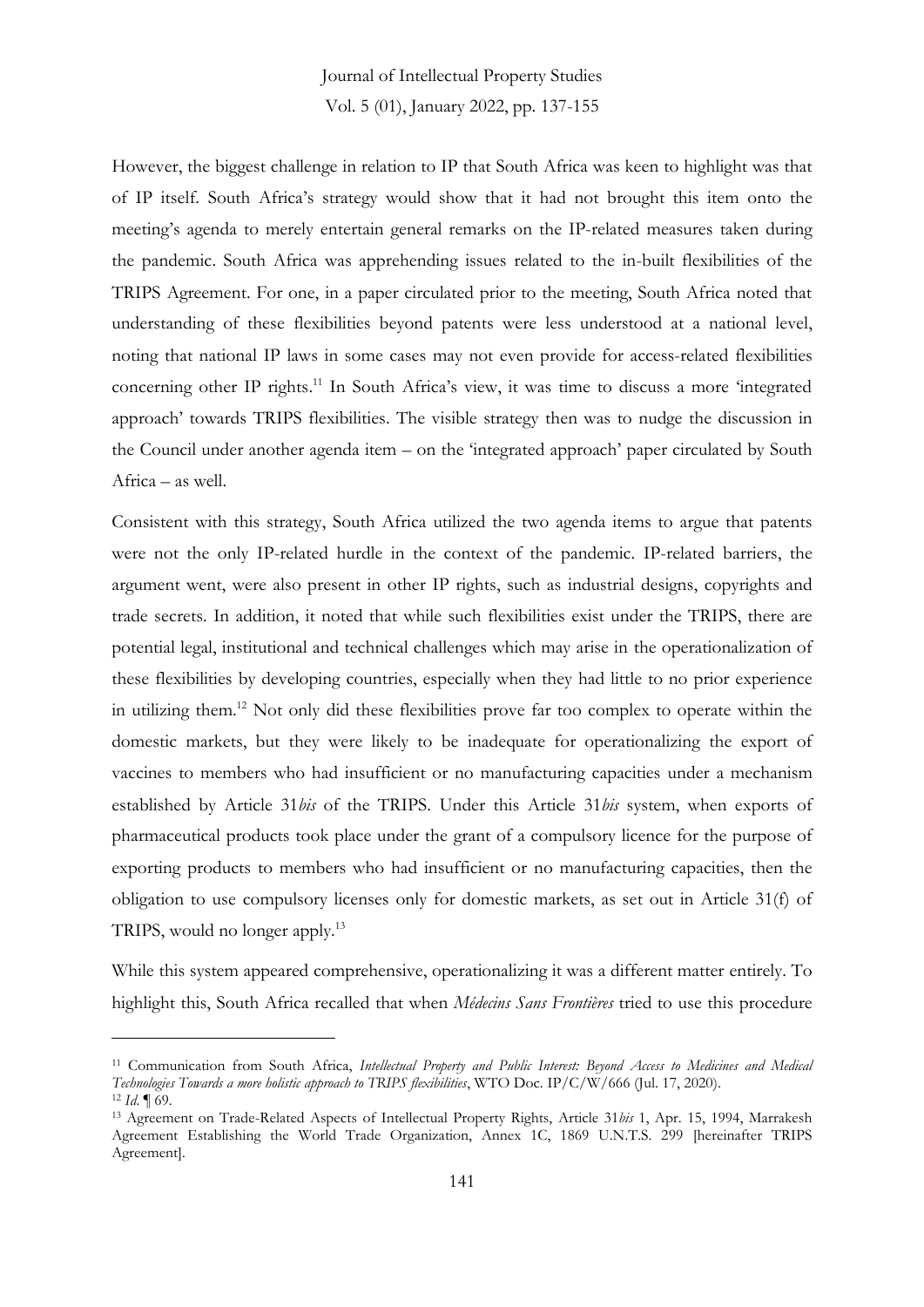in 2006 for the export of crucial HIV medicines from Canada to their operations in Rwanda, it concluded that the Article 31*bis* procedure was "neither expeditious nor workable".<sup>14</sup> To South Africa, it was becoming apparent that at a time when the inbuilt flexibilities of TRIPS could have played a central role in ensuring equitable distribution of IP-protected products, there was very little in terms of any operating experience which could inspire confidence in the system. In such circumstances, a limited, non-transparent voluntary licencing system and distribution pledges were the only system of vaccine distribution which seemed to be in operation. But such *ad hoc* initiatives, South Africa averred, were inadequate for systematically addressing the IP-related barriers. In other words, 'business as usual' i.e., the global IP regime as it exists, was simply not enough.

South Africa's sentiments were echoed by developing countries, including India, under both the agenda items. As Indonesia stated, the key concern was that in absence of an effective and global mechanism for ensuring cooperation on IP-rights, scaling up of production and distribution of vaccines depended solely on the industry's policies.<sup>15</sup> Second, Indonesia suggested that even if IP-related flexibilities were available domestically to members, it was unclear how they would be operationalized since many patented products or technologies could also consist of other IPrights. Zimbabwe averred that South Africa's proposal was essential as it was aware of pharma companies protecting their products under IP-rights other than patents, such as through trade secrets and industrial designs, flexibilities for which were unclear.<sup>16</sup> Supporting this call to arms declared by South Africa, India took the opportunity to request members to initiate discussions on TRIPS flexibilities applicable to IPs beyond patents.<sup>17</sup>

But to even initiate such a dialogue, members had to get past their conceptual differences in how IP was affecting the fight for public health. In the history of the TRIPS, the road from Punta del Este, where the TRIPS negotiations were launched, to the TRIPS 'flexibilities' negotiated in

<sup>14</sup> Minutes of July 2020, *supra* note 10, ¶ 71.

<sup>15</sup> *Id*. ¶ 458.

<sup>16</sup> *Id*. ¶ 489.

<sup>17</sup> *Id*. ¶ 495.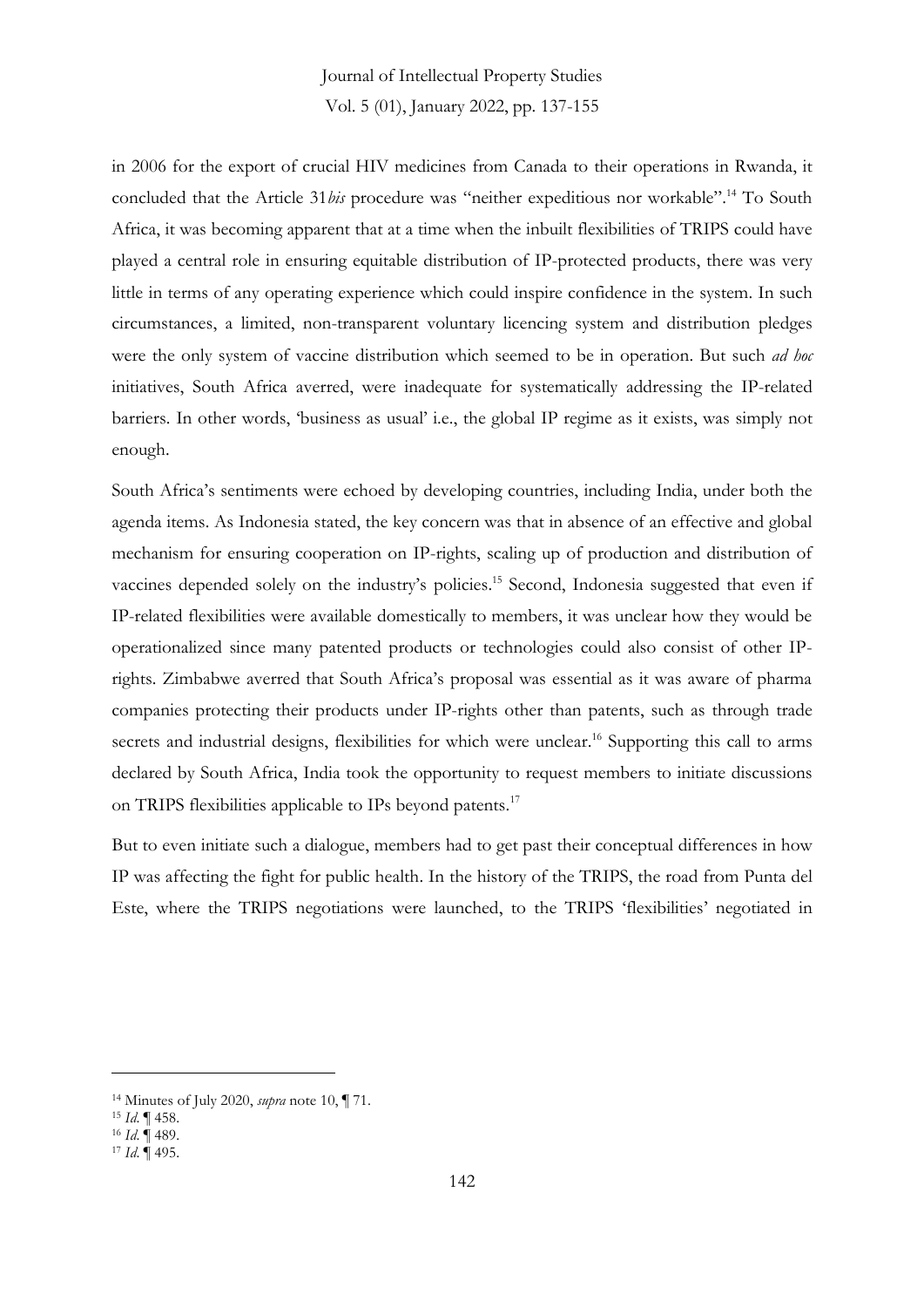Doha had not been an easy ride.<sup>18</sup> It had been the result of careful alliances and negotiating strategies which were going to be revived as the TRIPS Waiver dialogue took shape.<sup>19</sup>

The first signs of such a revival could be sensed when the developed countries began to intervene under the two agenda items brought onboard by South Africa. Speaking under the first of the two agenda items, the US made it clear: IP was not a barrier in addressing the pandemic. Instead, IP had motivated the global efforts to find cures; manufacturing capacities and supply chain issues were of greater 'concern'. <sup>20</sup> Canada, speaking under the second agenda item, called for an 'appropriate balance' between the multilateral framework of the TRIPS and the Doha Declaration on the TRIPS Agreement and Public Health, 2001 ("Doha Declaration on TRIPS"). 21

The EU and the UK joined the US in arguing that the system of IP, especially patents, provided a platform for innovation; there was evidence to show that the lack of access to medicine stemmed from 'other sources'; and there were no 'simple solutions' to the current crisis.<sup>22</sup> The EU, based on a report each from the Europol and the EU Intellectual Property Office, argued that global cooperation was most important in this moment of time since counterfeit, fake or substandard goods, medicines and equipment were quickly taking over the market and threatening public health.<sup>23</sup> While Switzerland agreed with South Africa's observation that, in the context of the pandemic, IP-related issues were also present beyond patents and medical products, it discouraged members from using coercive measures which limit IP rights. Instead, Switzerland thought voluntary measures, such as licensing, to be preferable as they were faster, provided legal certainty and were more promising than limitations on IP rights.<sup>24</sup> While Japan agreed with several points raised by others<sup>25</sup>, the United States went even further to say that

<sup>18</sup> Jayashree Watal, *From Punta Del Este to Doha and Beyond: Lessons from the TRIPS Negotiating Processes* (Dec. 17, 2011), https://papers.ssrn.com/abstract=1973177.

<sup>19</sup> Shantanu Singh, *supra* note 6.

<sup>20</sup> Minutes of July 2020, *supra* note 10, ¶ 120.

<sup>21</sup> Minutes of July 2020, *supra* note 10, ¶ 507; World Trade Organization, Ministerial Declaration of 14 November 2001, WTO Doc. WT/MIN(01)/DEC/2 [hereinafter Doha Declaration]. (The origin of the Article 31*bis* system lies in Paragraph 6 of the Doha Declaration.)

<sup>22</sup> Minutes of July 2020, *supra* note 10, ¶ 510-534.

<sup>23</sup> Minutes of July 2020, *supra* note 10, ¶ 536.

<sup>24</sup> Minutes of July 2020, *supra* note 10, ¶ 563, 564.

<sup>25</sup> Minutes of July 2020, *supra* note 10, ¶ 593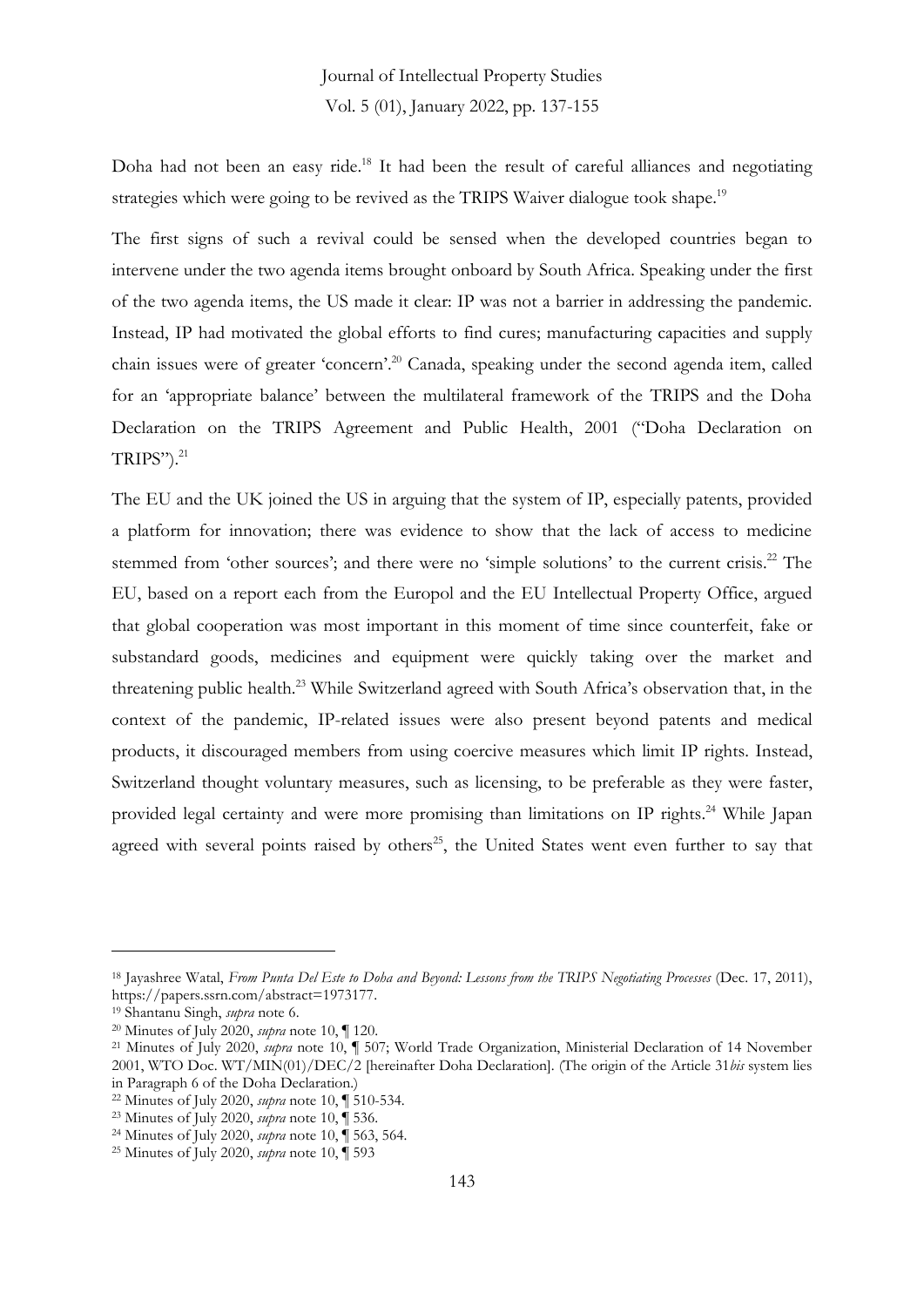while it recognized the members' right to use compulsory licensing provisions, such mechanisms could have a negative effect on IP-related investments. 26

By asking that WTO members turn their attention towards manufacturing capacity and supply chains, the developed countries were deliberately missing the point. Their interventions stated nothing in particular on South Africa's concerns about the lack of confidence among developing countries about the Article 31*bis* system. Neither did the developed countries address, for example, South Africa's concerns about the voluntary licenses being practiced by Gilead in the production and distribution of remdesivir. South Africa noted that while Gilead had agreed to supply the drug to the US on a one-to-one basis, in utter contrast, supply of the drug for 127 other countries was being managed through 'limited, non-transparent [and] exclusive' licenses to generic manufacturers in three countries.<sup>27</sup> To South Africa, that sounded like an oligopolist managing its competition.

Revisiting the foregoing TRIPS Council discussions is essential to understand the genesis of the Waiver proposal. South Africa and the other developing countries attempted to shape a somewhat consistent narrative about the issues with IP and TRIPS flexibilities beyond patents. This narrative was to form the conceptual foundation for the TRIPS Waiver. But, if these concerns enjoyed only hesitant support from fellow developing countries, the Oratorio-like clarity of the message from a set of developed countries was unmistakable: the exclusivity of IP rights needed to be protected during the pandemic; if flexibilities were to be exercised for the supposed IP-related difficulties, then it must be done in the way implicit in the TRIPS or through voluntary licensing. In this sense, as we shall see, the negotiating positions on the TRIPS Waiver have not changed at all till date.

#### **B. In the Limelight: Contours of the TRIPS Waiver**

India and South Africa circulated the Waiver proposal on October 2, 2020.<sup>28</sup> In line with the views put forth by the developing countries at the TRIPS Council meeting in July, the Waiver proposal was geared to ensure that IP rights do not become a barrier to access to medicines and

<sup>26</sup> Minutes of July 2020, *supra* note 10, ¶ 584-585.

<sup>27</sup> Minutes of July 2020, *supra* note 10, ¶ 66; South Africa cited a report from The Los Angeles Times. Vidya Krishnan, *How secret deals could keep a COVID-19 drug out of reach for millions*, LOS ANGELES TIMES (July 1, 2020), https://www.latimes.com/world-nation/story/2020-07-01/gilead-patent-limits-access-to-covid-19-drug-remdesivir. <sup>28</sup> Communication from India and South Africa, *Waiver from Certain Provisions of The Trips Agreement for The Prevention, Containment and Treatment of Covid-19*, WTO Doc. IP/C/W/669 (Oct. 2, 2020) [hereinafter TRIPS Waiver].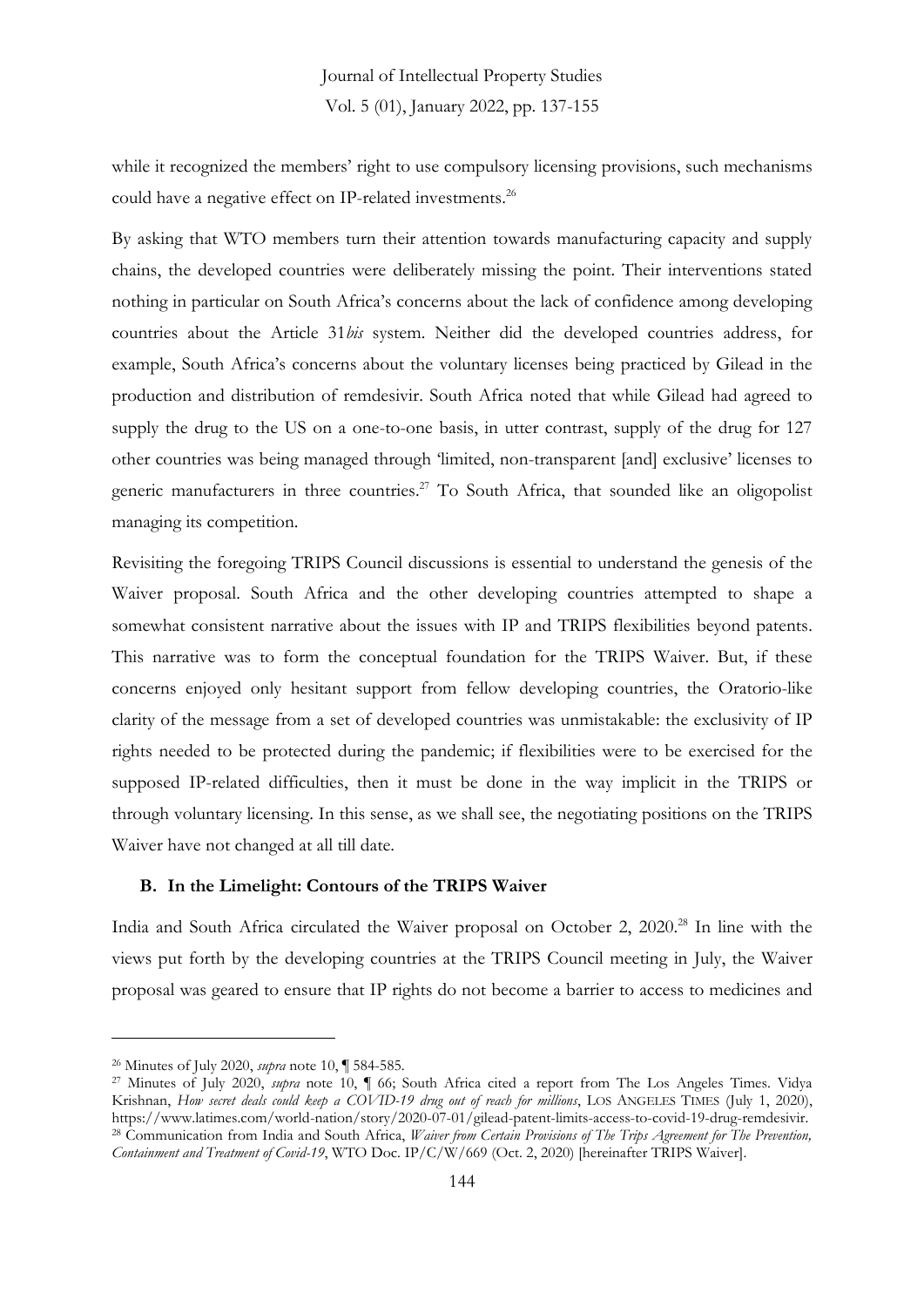scaling up the research, manufacturing and supply of products necessary for combatting  $COVID-19.<sup>29</sup>$ 

Taking note of reports about IP causing such hindrances and the extent of the damage caused by the pandemic, the Waiver proposal presented a draft decision text in the communication's annex. It is this draft text which would be recommended to the General Council, the key decisionmaking body in the intervals between the WTO's biennial Ministerial Conferences, by the TRIPS Council after due deliberation and discussion. Such a decision by the General Council will have to conform to the consensus-based procedures prescribed in Article IX:3 of the WTO Agreement.<sup>30</sup>

This draft text presents five paragraphs. While paragraph 2 and 3 ensure that the proposed Waiver decision does not affect the protection of rights of performers and producers of sound recordings and broadcasting organizations under Article 14 and is without prejudice to the exemption from the application of TRIPS provided to least-developed countries under Article 66.1, it is paragraph 1 which sets out the key decision. Paragraph 1 of the draft text exempts WTO members from their 'obligation to implement or apply Sections 1, 4, 5 and 7 of Part II of the TRIPS Agreement or to enforce these Sections under Part III of the TRIPS Agreement'.

To understand the effect or operation of this paragraph 1 waiver, it is essential to revisit the purpose of the TRIPS. In stark contrast with the 'patchwork' intellectual property regime which had existed prior to the conclusion of TRIPS i.e., the Paris and Berne Conventions, the TRIPS represents a "legally binding set of substantive, minimum IP standards".<sup>31</sup> Unlike its predecessors, TRIPS requires WTO members to enact measures within their borders to ensure that they meet the minimum standards set out in the agreement. <sup>32</sup> These standards are set out in Part II of the TRIPS agreement, divided into 8 distinct sections, each concerning different intellectual property rights.<sup>33</sup> Part III of the TRIPS provides the minimum standards for the

<sup>29</sup> Id. ¶ 3.

<sup>30</sup> Marrakesh Agreement Establishing the World Trade Organization, Apr. 15, 1994, 1867 U.N.T.S. 154 [hereinafter WTO Agreement]. (Article IX:3 (b), which sets out the procedure for a waiver request for any of the agreements contained in Annex 1A, 1B and 1C of the WTO Agreement and requires that such a waiver request be submitted to the respective Council concerned with that Annex Agreement.)

<sup>&</sup>lt;sup>31</sup> CAROLYN DEERE, THE IMPLEMENTATION GAME: THE TRIPS AGREEMENT AND THE GLOBAL POLITICS OF INTELLECTUAL PROPERTY REFORM IN DEVELOPING COUNTRIES 1 (2008).

<sup>32</sup> *Id*.

<sup>33</sup> Part II, TRIPS Agreement, *supra* note 13.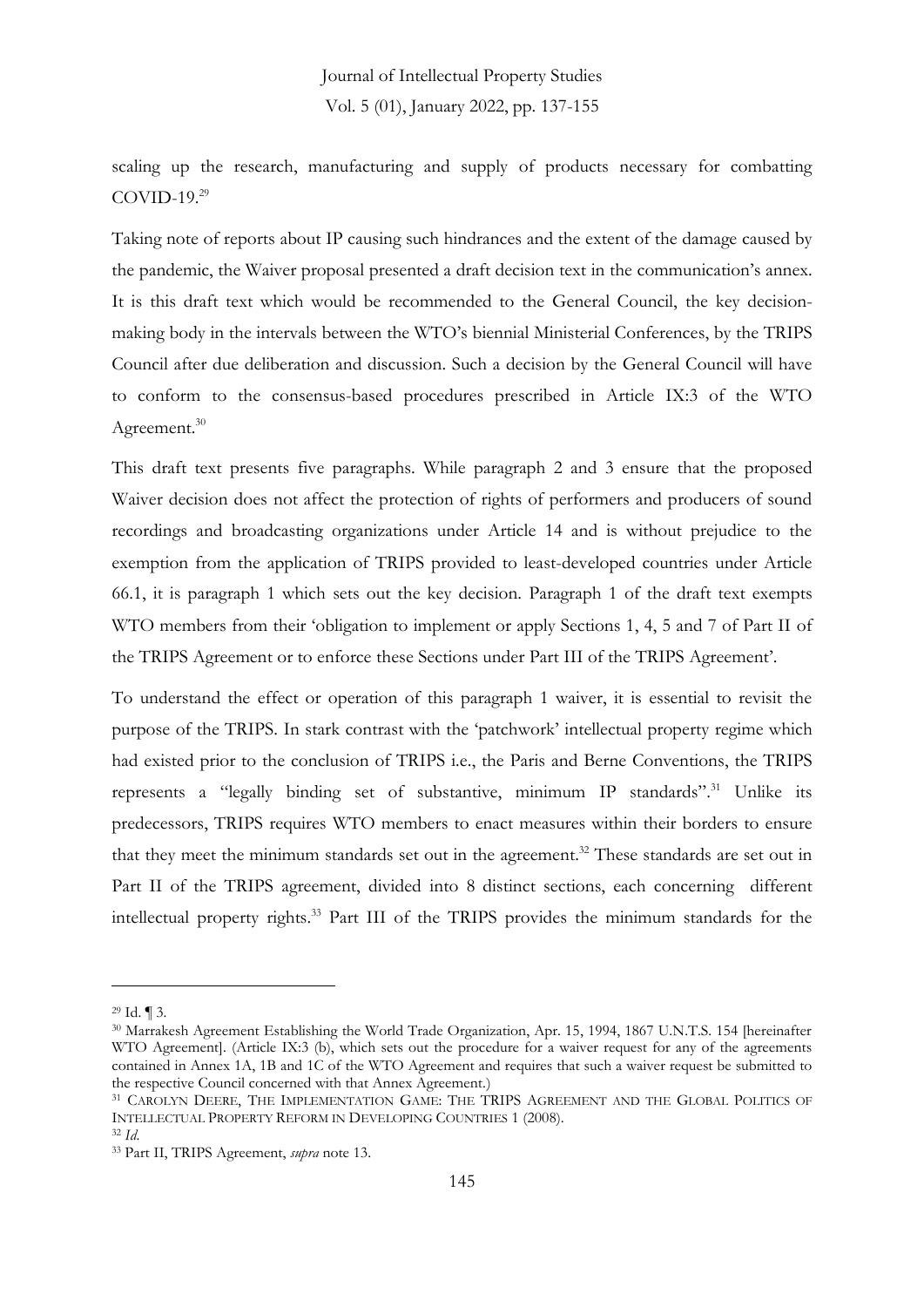enforcement of intellectual property rights, which include the civil and administrative remedies, criminal remedies, and border or customs measures.<sup>34</sup>

The function of paragraph 1 of the draft text then is to waive the legal and binding obligations of members with regard to the aforementioned Parts of the TRIPS. Second, the IP rights covered by the draft Waiver text are limited to Copyright and Related Rights', 'Industrial Designs', 'Patents' and 'Protection of Undisclosed Information'. Only these types of IP rights and not others have been included within the scope of the draft text as it is in line with the reasoning that South Africa had first presented in the TRIPS Council meeting in July. The Waiver's scope is also circumscribed by the paragraph 1 clause stating that such obligations shall be waived "in relation to prevention, containment and treatment of COVID-19". While somewhat broad, this linkage certifies the purpose of the Waiver.

Paragraph 1 also includes a placeholder of '[X] years'. Subject to the decision of the TRIPS Council, this placeholder may represent the duration of the Waiver. Making the decision on the duration of the Waiver is key as we are none the wiser on how long the ongoing pandemic may continue.<sup>35</sup> Pending a more coherent understanding of how long virus-induced immunity may last, it was understood that the arrival of vaccine in the near future was going to play a key role in determining the future of the pandemic.<sup>36</sup> It is perhaps due to such factors that the Waiver text proposes that it remain in force till such time 'widespread vaccination is in place' and 'majority of the world's population has developed immunity'.<sup>37</sup> Considering these aspects, the '[X] years' placeholder would permit the TRIPS Council to decide on the Waiver's duration after taking into consideration the latest scientific and technical information related to the pandemic.

In any case, if the Waiver were to be granted, then paragraph 4 of the draft text proposes that the Waiver shall be reviewed by the "General Council not less than one year after it is granted, and thereafter annually until the waiver terminates, in accordance with the provisions of paragraph 4 of Article IX of the WTO Agreement". The linkage with Article IX:4 is key for this review procedure as Article XI:4 establishes the general procedure regarding any waiver from the

<sup>34</sup> Part III, TRIPS Agreement, *supra* note 13.

<sup>35</sup> Megan Scudellari, *How the pandemic might play out in 2021 and beyond*, 584 NATURE 22–25 (2020). (This aspect assumes greater importance with the onset of each new variants, the latest among them being reported as the 'Omicron' variant.)

<sup>36</sup> *Id*.

<sup>37</sup> TRIPS Waiver, *supra* note 28, ¶ 13.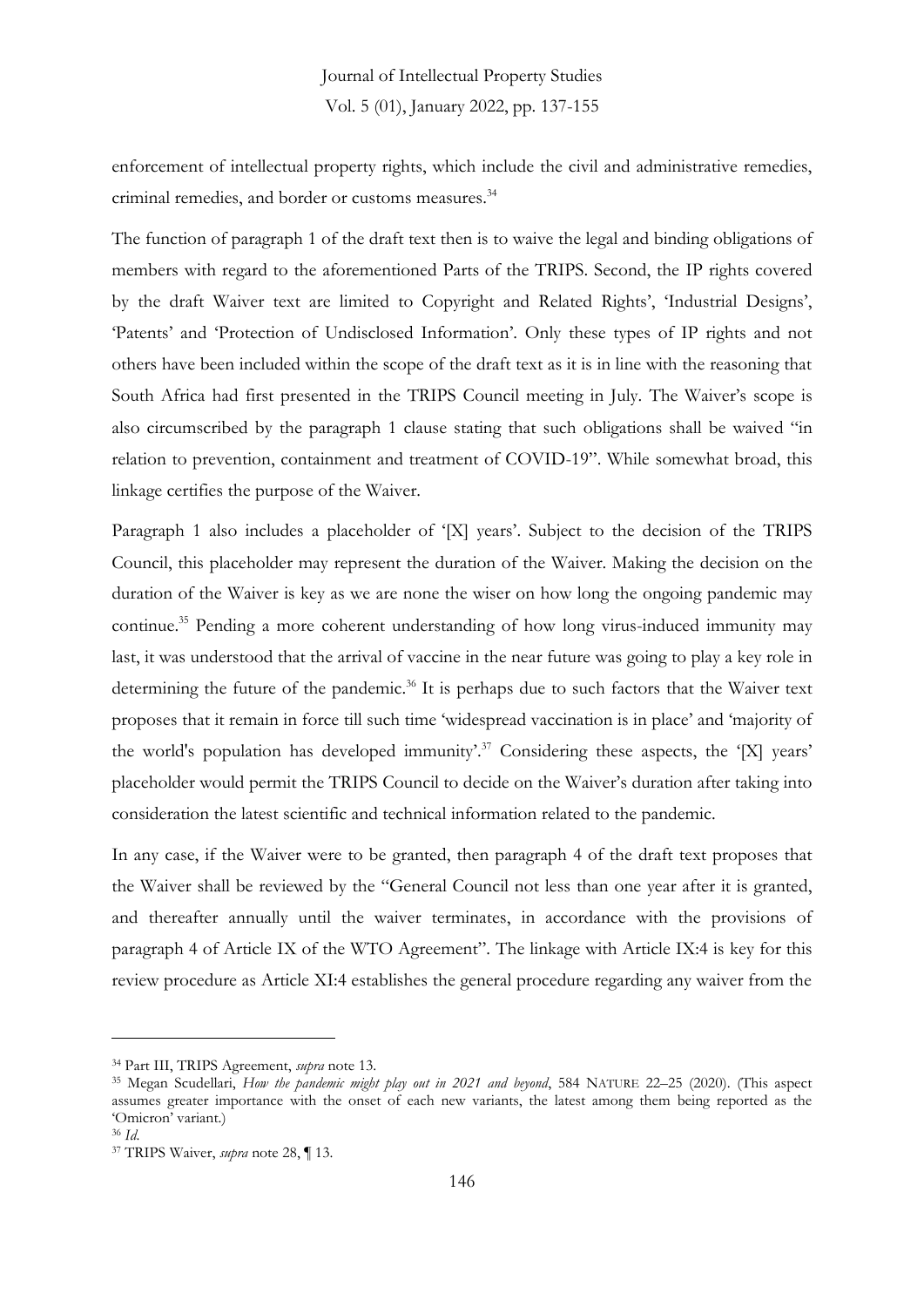various WTO Agreements. To wit, per Article IX:4, each review of the waiver would require the General Council to examine whether the 'exceptional circumstances' which justify the need for the waiver still exist or if the conditions attached to the Waiver have been met. On the basis of this review, the General Council (or the Ministerial Conference) may extend, modify or terminate the waiver.<sup>38</sup>

Last, and perhaps most importantly, the draft text, in paragraph 5, prohibits any possibility of a member challenging any measure taken in conformity with the Waiver provisions. This provides legal protection to the waiver set out in paragraph 1 by prohibiting members from challenging any conforming measure for nullification or impairment under Article XXIII of the GATT, 1994 or the WTO's Dispute Settlement Understanding generally.

An assessment of the contours of the Waiver proposal shows that it presented a particularly high-standard 'ask' in terms of the demands that it made of WTO members. Wholesale waivers of entire substantive and procedural portions of a WTO Agreement are rare, to say the least.<sup>39</sup> But as India and South Africa have argued in the TRIPS Council and through the Waiver proposal, so were the circumstances. The TRIPS Council was well aware that IP was playing a key role in the pandemic, be it in the manufacturing and supply of medical products or in the research and development of novel vaccines. If it is indeed obvious that IP rights are impeding the efforts of countries in tackling the pandemic, the pressure on the TRIPS Council would surely be immense. And this means that regardless of whether the Waiver proposal will help relieve this pressure or whether the proposal's high-demand asks will create more of it, a suffering world is looking to the TRIPS Council – and the WTO – for answers, including an international policy response for addressing current vaccine shortages and those which may arise in the future.

#### **C. No curtain fall after all?**

India and South Africa's Waiver proposal was first discussed in the Council's meeting held in mid-October and in December.<sup>40</sup> In the interval, members circulated two submissions related to

<sup>38</sup> WTO Agreement, *supra* note 30.

<sup>39</sup> *See, e.g.,* the latest compilation of all waivers granted at the WTO. Note from the Secretariat, *Waivers 1995- 2020*, WTO Doc. WT/GC/W/718/Rev.1 (Jan. 25, 2021).

<sup>40</sup> Council for Trade-Related Aspects of Intellectual Property Rights, *Minutes of Meeting Held on 15-16 October and 10 December 2020*, WTO Doc. IP/C/M/96/Add.1 (Feb. 16, 2021) [hereinafter Minutes of October and December 2020].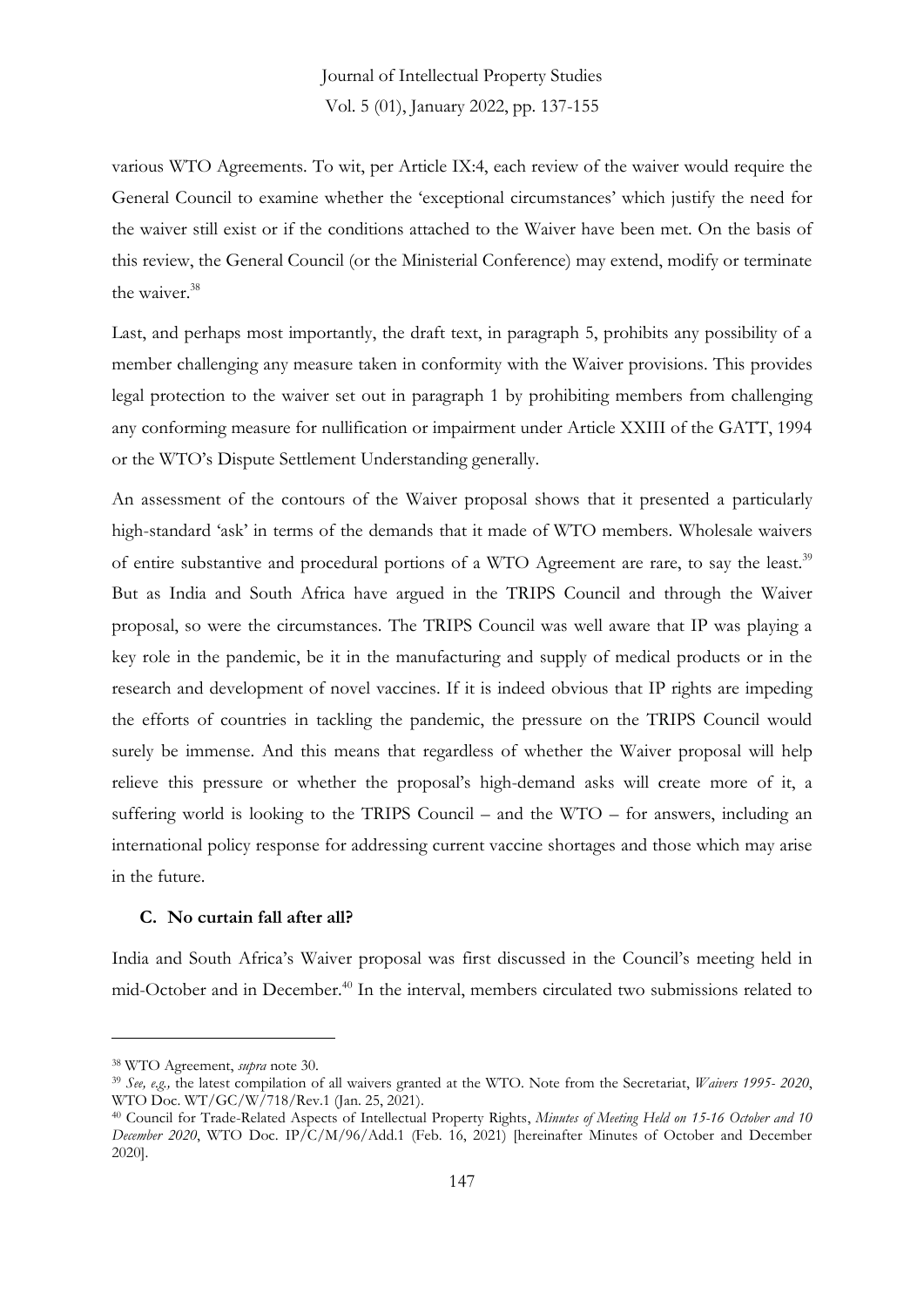the Waiver. While South Africa shared a paper titled 'Examples of IP Issues and Barriers in COVID-19 Pandemic'<sup>41</sup> , Australia, Canada, Chile and Mexico shared a set of questions for the Waiver's proponents on various aspects of the proposed Waiver.<sup>42</sup> In contrast with the previous TRIPS Council meeting, support from developing countries at the mid-October meeting for the Waiver proposal was clear, with a host of members supporting discussions on the Waiver. For example, by the time the December meeting took place, Kenya, Mozambique, Eswatini, Pakistan and Bolivia had joined the Waiver proposal as co-sponsors. The litmus test for the Waiver proposal, however, was always going to be a measure of how well it sat with the set of developed countries who had intervened in the previous TRIPS Council meeting.

Consistent with its previous submissions, for the EU, there was "no indication that IPR issues have been a genuine barrier in relation to COVID-19 related medicines and technologies".<sup>43</sup> In any case, even if IP became a barrier, the EU, Switzerland and Norway pointed out that the TRIPS contained in-built flexibilities which can be employed. For their part, the US and Japan were deft in rejecting the Waiver proposal<sup>44</sup>, as was Australia.<sup>45</sup> Besides rejecting the Waiver, the US also posted a flurry of questions on the proposal and expressed concerns regarding the broad scope of the Waiver's language, in particular objecting to the clause that members' obligations would be waived "in relation to prevention, containment and treatment of COVID-19".<sup>46</sup> Curiously enough, the Waiver proposal was also rejected by Brazil<sup>47</sup>, which had been one of the developing countries batting for access to medicines during the Doha negotiations.<sup>48</sup>

Confronted by this consolidating group of members opposed to the proposal, South Africa took to the floor to reply to their specific queries.<sup>49</sup> Taking note of the 'case by case' nature of the TRIPS flexibilities, South Africa noted that, in contrast, the Waiver proposal represented an 'expedited, open and automatic' solution.<sup>50</sup> Besides recalling the lack of experience with TRIPS

<sup>41</sup> Communication from South Africa, *Examples of IP Issues and Barriers in Covid-19 Pandemic*, WTO Doc. IP/C/W/670 (Nov. 23, 2020).

<sup>42</sup> Communication From Australia, Canada, Chile and Mexico, *Questions on Intellectual-Property Challenges Experienced by members in relation to COVID-19*, WTO Doc. IP/C/W/671 (Nov. 27, 2020).

<sup>43</sup> Minutes of October and December 2020, *supra* note 40, ¶ 1028.

<sup>44</sup> Minutes of October and December 2020, *supra* note 40, ¶ 1049, 1070.

<sup>45</sup> Minutes of October and December 2020, *supra* note 40, ¶ 1121.

<sup>46</sup> Minutes of October and December 2020, *supra* note 40, ¶ 1333.

<sup>47</sup> Minutes of October and December 2020, *supra* note 40, ¶ 1099.

<sup>48</sup> Watal, *supra* note 18.

<sup>49</sup> Minutes of October and December 2020, *supra* note 40, ¶1147-1171.

<sup>50</sup> Minutes of October and December 2020, *supra* note 40, ¶ 1155.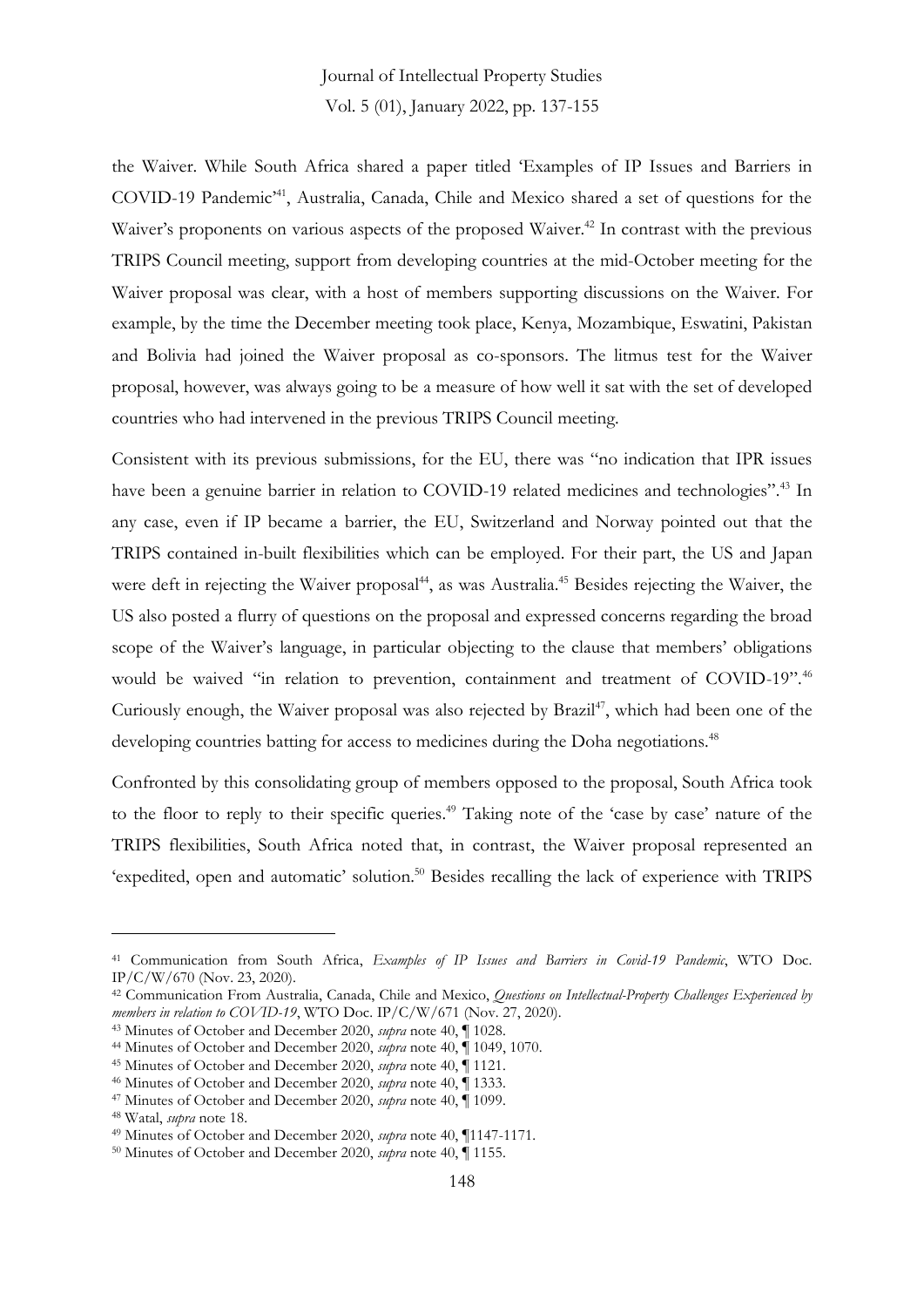flexibilities for IP rights beyond patents and the Article 31*bis* system, South Africa also took note of the EU's IP enforcement Report of 2020 and the US Trade Representative's ("USTR") Special 301 report of 2020, both of which, it argued, acted as deterrents to the issuing of compulsory licenses. <sup>51</sup> Nevertheless, it was key to continue these discussions and South Africa requested that this proposal be kept on the agenda of the TRIPS Council for future meetings.<sup>52</sup>

Even as subsequent TRIPS Council meetings took place, there was little change in the negotiating positions on the Waiver. In January 2021, Waiver proponents released two comprehensive answer sheets on the queries raised by members.<sup>53</sup> In retort perhaps, the Waiver proponents also circulated a paper of their own; this time setting out a list of questions addressed to the Waiver 'opponents'. 54

By March 2021, the co-sponsorship of the Waiver had swelled up to 57 members with many others supporting discussions on the proposal. However, progress on the text seemed distant. In fact, even though COVID-19 vaccines had been invented globally, members had made no progress on text-based negotiations on the Waiver. At the TRIPS Council meeting held in February 2021, the Waiver proponents called upon other members to begin these negotiations,<sup>55</sup> but to no avail. While Switzerland, the EU, Japan, Norway and Australia remained opposed to the waiver, a key change was afoot.

With a change of guard in the US Administration and increased pressure from civil society<sup>56</sup>, the US had become less vociferous in its opposition to the Waiver discussions. Reports noted that the initial signs of this volte-face were present in the Biden administration's run up to the Oval

<sup>51</sup> Minutes of October and December 2020, *supra* note 40, ¶ 1155-1157.

<sup>52</sup> Minutes of October and December 2020, *supra* note 40, ¶ 1171.

<sup>53</sup> Communication from the Plurinational State Of Bolivia, Eswatini, India, Kenya, Mozambique, Mongolia, Pakistan, South Africa, the Bolivarian Republic of Venezuela and Zimbabwe, *Waiver from Certain Provisions of The TRIPS Agreement for The Prevention, Containment and Treatment of Covid-19 - Responses to Questions*, WTO Doc. IP/C/W/672 (Jan. 15, 2021); Communication from the Plurinational State of Bolivia, Eswatini, India, Kenya, Mozambique, Mongolia, Pakistan, South Africa, the Bolivarian Republic of Venezuela and Zimbabwe, *Response to questions on Intellectual-property challenges experienced by members in relation to COVID-19 in document IP/C/W/671*, WTO Doc. IP/C/W/673 (Jan. 15, 2021).

<sup>54</sup> Communication from India, Mozambique, Pakistan and South Africa, *Waiver from Certain Provisions of The TRIPS Agreement for The Prevention, Containment and Treatment of Covid-19 – Questions by Proponents*, WTO Doc. IP/C/W/674 (Jan. 15, 2021).

<sup>55</sup> Council for Trade-Related Aspects of Intellectual Property Rights, *Minutes of Meeting Held in the Centre William Rappard on 23 February 2021*, WTO Doc. IP/C/M/97/Add.1, ¶ 19 (Apr. 7, 2021) [hereinafter Minutes of February 2021].

<sup>56</sup> *TRIPS waiver: Pressure mounts on WTO as supporting voices grow*, MINT (Feb. 21, 2021), https://www.livemint.com/news/india/trips-waiver-pressure-mounts-on-wto-as-supporting-voices-grow-11614221180404.html.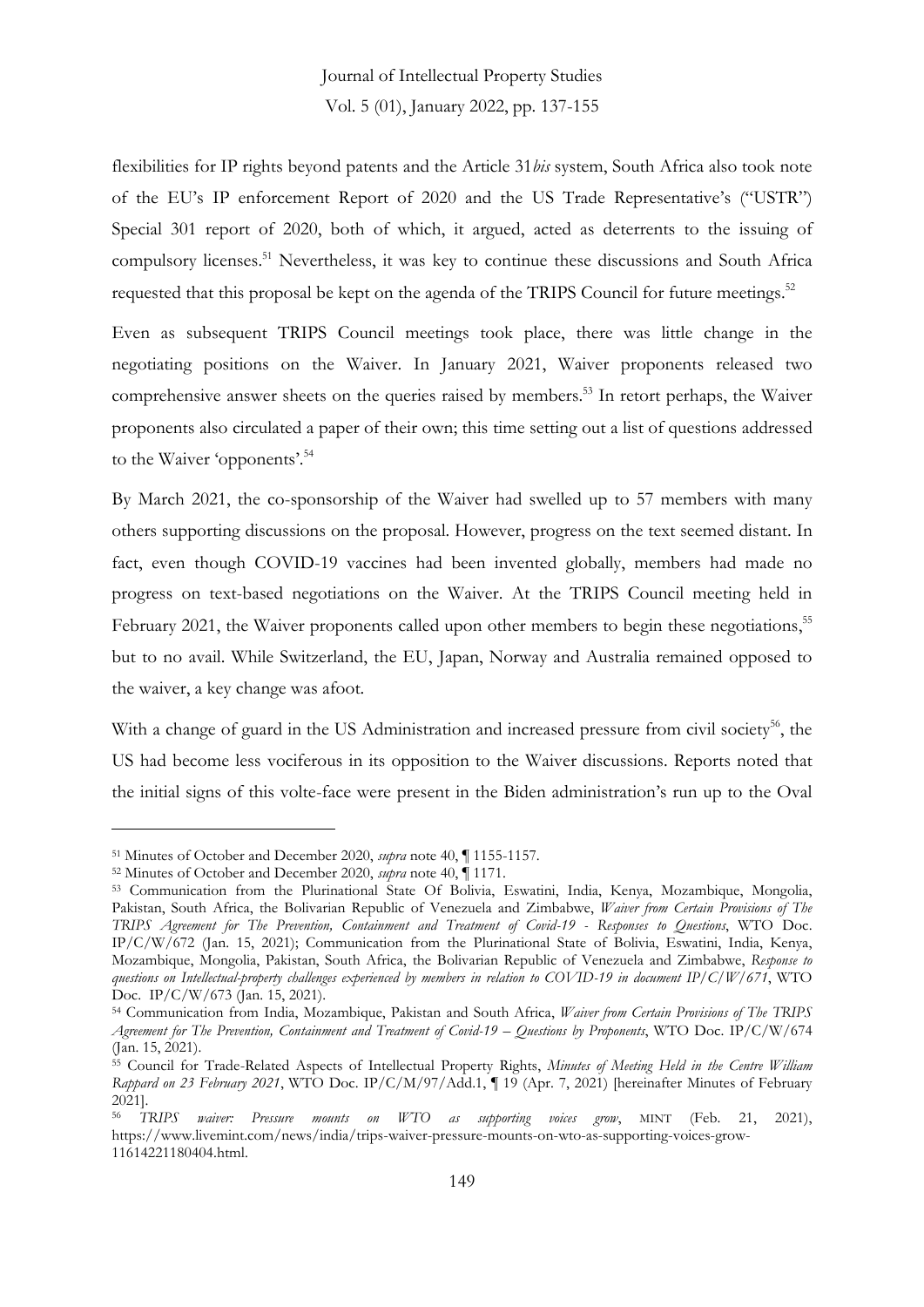Office. <sup>57</sup> Elsewhere, the newly appointed USTR Katherine Tai admitted that the 'business as usual' mindset could continue no longer. <sup>58</sup> Then, instead of its old tactic of drowning the discussions in a barrage of questions and clarifications, the US proposed that it was open to discussions for a multilateral solution. <sup>59</sup> This meant that while the US was not yet onboard with the Waiver itself, its opponents had lost a significant voice in their cause. Increasingly isolated in the TRIPS Council discussions, the Waiver opponents, especially the EU, began to reiterate their support for the in-built TRIPS flexibilities for countering IP-related difficulties.<sup>60</sup> Meanwhile, the Waiver proponents, emboldened by the wind in their sails, informed the TRIPS Council that they had been working on a revised proposal, focusing on "a pragmatic approach" towards the scope of the Waiver and the introduction of "a specific duration of years based on scientific and epidemiological data".<sup>61</sup>

A strong blow to the opposition came in early May 2021, when, despite having courted strong lobbying from the domestic pharmaceutical industry<sup>62</sup>, the USTR announced its support for textbased negotiations at the WTO.<sup>63</sup> A work of mindful drafting, the USTR's statement only spoke of supporting text-based negotiations on COVID-19 vaccines alone. It was interesting to see how the US, a hawkish promotor and enforcer of IP protections globally, had gone from opposing the Waiver to becoming a key backer of it. Reports on this episode stated that key figures in the Biden administration considered supporting the Waiver to be "a low-risk way to secure a diplomatic victory".<sup>64</sup> Seen from this realist viewpoint, the 'symbolism' of the USTR's announcement worked seamlessly, <sup>65</sup> even as it was aware of how text-based negotiations at the WTO could take months - if not more than a year, considering the opposition from the EU and

<sup>57</sup> Kiran Stacey & Aime Williams, *Vaccine diplomacy: inside Biden's decision on Covid patents*, FINANCIAL TIMES (May 8, 2021), https://www.ft.com/content/7046b35a-7c6a-4ad4-8b9c-cc9a367da865. <sup>58</sup> *Id*.

<sup>59</sup> Minutes of February 2021, *supra* note 55, ¶ 242.

<sup>60</sup> Council for Trade-Related Aspects of Intellectual Property Rights, *Minutes of Meeting held in the Centre William Rappard on 10-11 March 2021*, WTO Doc. IP/C/M/98/Add.1, **¶** 381-382 (July 30, 2021).

<sup>61</sup> Council for Trade-Related Aspects of Intellectual Property Rights, *Minutes of Meeting held in the Centre William Rappard on 30 April 2021*, WTO Doc. IP/C/M/99/Add.1, ¶ 36 (July 30, 2021).

<sup>62</sup> Hannah Kuchler & Aime Williams, *Vaccine makers say IP waiver could hand technology to China and Russia*, FINANCIAL TIMES (Apr. 25, 2021), https://www.ft.com/content/fa1e0d22-71f2-401f-9971-fa27313570ab.

<sup>&</sup>lt;sup>63</sup> *Statement from Ambassador Katherine Tai on the Covid-19 Trips Waiver*, OFFICE OF UNITED STATES TRADE<br>REPRESENTATIVES (May 5, 2021), https://ustr.gov/about-us/policy-offices/press-office/press- $May$  5, 2021), https://ustr.gov/about-us/policy-offices/press-office/pressreleases/2021/may/statement-ambassador-katherine-tai-covid-19-trips-waiver.

<sup>64</sup> Stacey & Williams, *supra* note 57.

<sup>65</sup> Alan Beattie, *Katherine Tai springs a surprise on Covid vaccine patents*, FINANCIAL TIMES (May 6, 2021), https://www.ft.com/content/0930fe14-5187-45dc-b573-4f4098211bf4.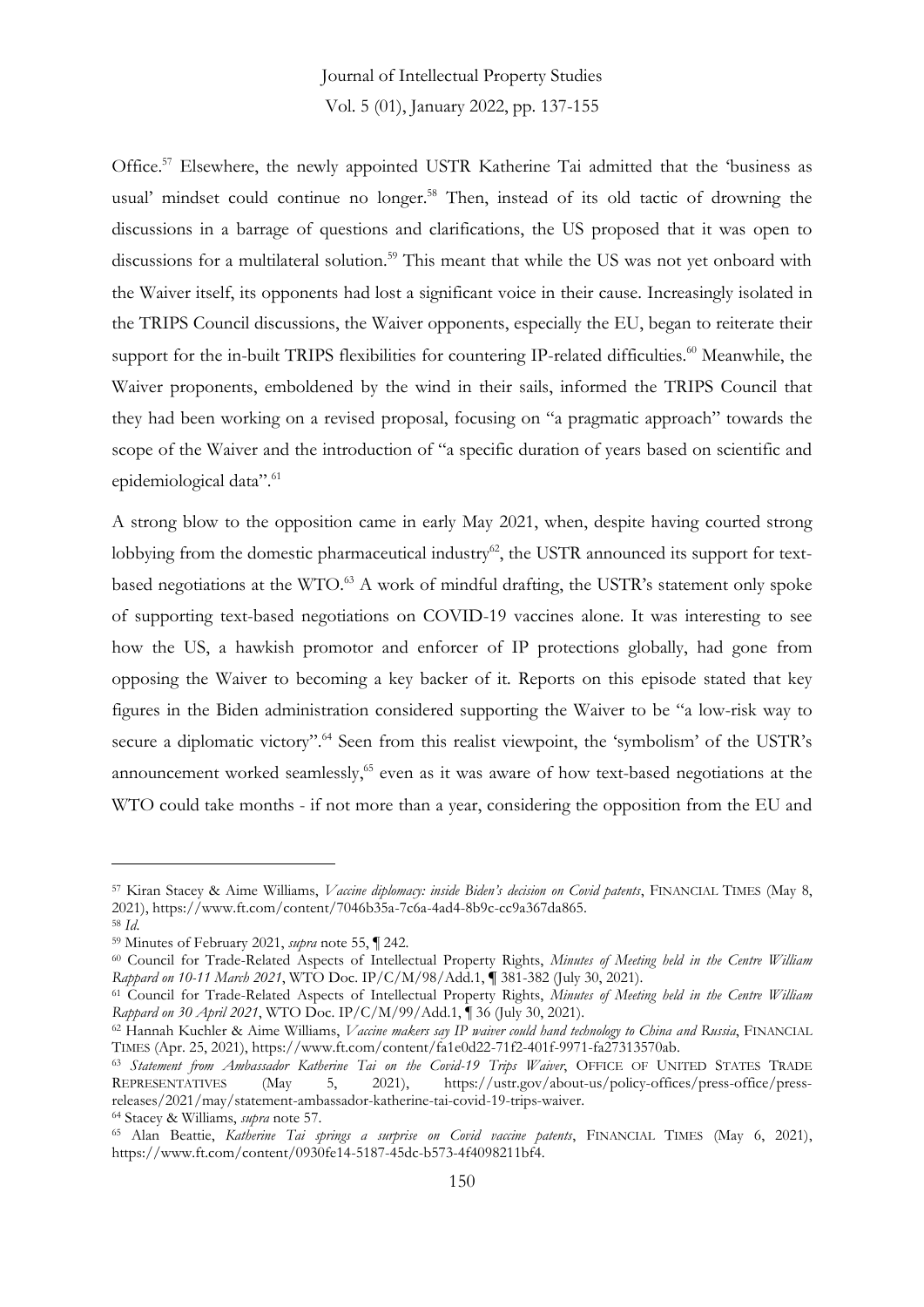others. Aware of these concerns, the 62-members strong set of Waiver co-sponsors circulated a joint statement, calling upon WTO members to "prioritise and expedite text-based negotiations". <sup>66</sup> While the USTR's support itself could do little immediately, it did have an immediate effect in breaking the opposition as Australia and New Zealand, erstwhile Waiver opponents, along with fence-sitters such as Russia, China and Ukraine, announced their support for the TRIPS Waiver.<sup>67</sup>

Seeing this renewed impetus in the Waiver debate, the co-sponsors circulated the revised proposal in May 2021.<sup>68</sup> This revised decision text, considering the members' concerns on the scope of the Waiver, limited it to "health products and technologies including diagnostics, therapeutics, vaccines, medical devices, personal protective equipment, their materials or components, and their methods and means of manufacture for the prevention, treatment or containment of COVID-19". While this improved on the rather broad language of the previous draft text, it did little to actually shift the scope of the Waiver in terms of its coverage. Second, in the revised decision text, instead of the placeholder indicating the duration of the Waiver, a term of "at least 3 years" was proposed through a new paragraph. Furthermore, this duration was made subject to a review process, not unlike the one set out in Article IX:4 of the WTO Agreement. On the whole, the revision exercise had altered precious little in substance. But, if the text had to be amended towards a 'convergence', it required the participation of the WTO membership outside of the Waiver co-sponsors and supporters.

<sup>66</sup> Communication from the African Group, the Plurinational State of Bolivia, Egypt, Eswatini, Fiji, India, Indonesia, Kenya, the LDC Group, Maldives, Mozambique, Mongolia, Namibia, Pakistan, South Africa, Vanuatu,

the Bolivarian Republic of Venezuela and Zimbabwe, *Waiver from Certain Provisions of The TRIPS Agreement for The Prevention, Containment and Treatment of Covid-19 – Joint Statement of Co-sponsors*, WTO Doc. IP/C/W/677 (May 18, 2021).

<sup>67</sup> Kirtika Suneja, *China, Ukraine and New Zealand back India and South Africa's IPR waiver joint proposal on Covid medical products*, THE ECONOMIC TIMES (June 1, 2021), https://economictimes.indiatimes.com/news/india/china-ukraineand-new-zealand-back-india-and-south-africas-ip-waiver-plan-on-covid-medical-

products/articleshow/83134286.cms?from=mdr; Paul Karp & Elias Visontay, *Australia to support vaccine waiver after months* of *pressure from buman rights groups*, THE GUARDIAN (Sept. 8, 2021), *months of pressure from human rights groups*, THE GUARDIAN (Sept. 8, 2021), https://www.theguardian.com/society/2021/sep/08/australia-to-support-vaccine-waiver-after-months-of-pressurefrom-human-rights-groups.

<sup>68</sup> Communication from the African Group, the Plurinational State of Bolivia, Egypt, Eswatini, Fiji, India, Indonesia, Kenya, the LDC Group, Maldives, Mozambique, Mongolia, Namibia, Pakistan, South Africa, Vanuatu,

the Bolivarian Republic of Venezuela and Zimbabwe, *Waiver from Certain Provisions of The TRIPS Agreement for The Prevention, Containment and Treatment of Covid-19 – Revised Decision Text*, WTO Doc. IP/C/W/669/Rev.1 (May 25, 2021).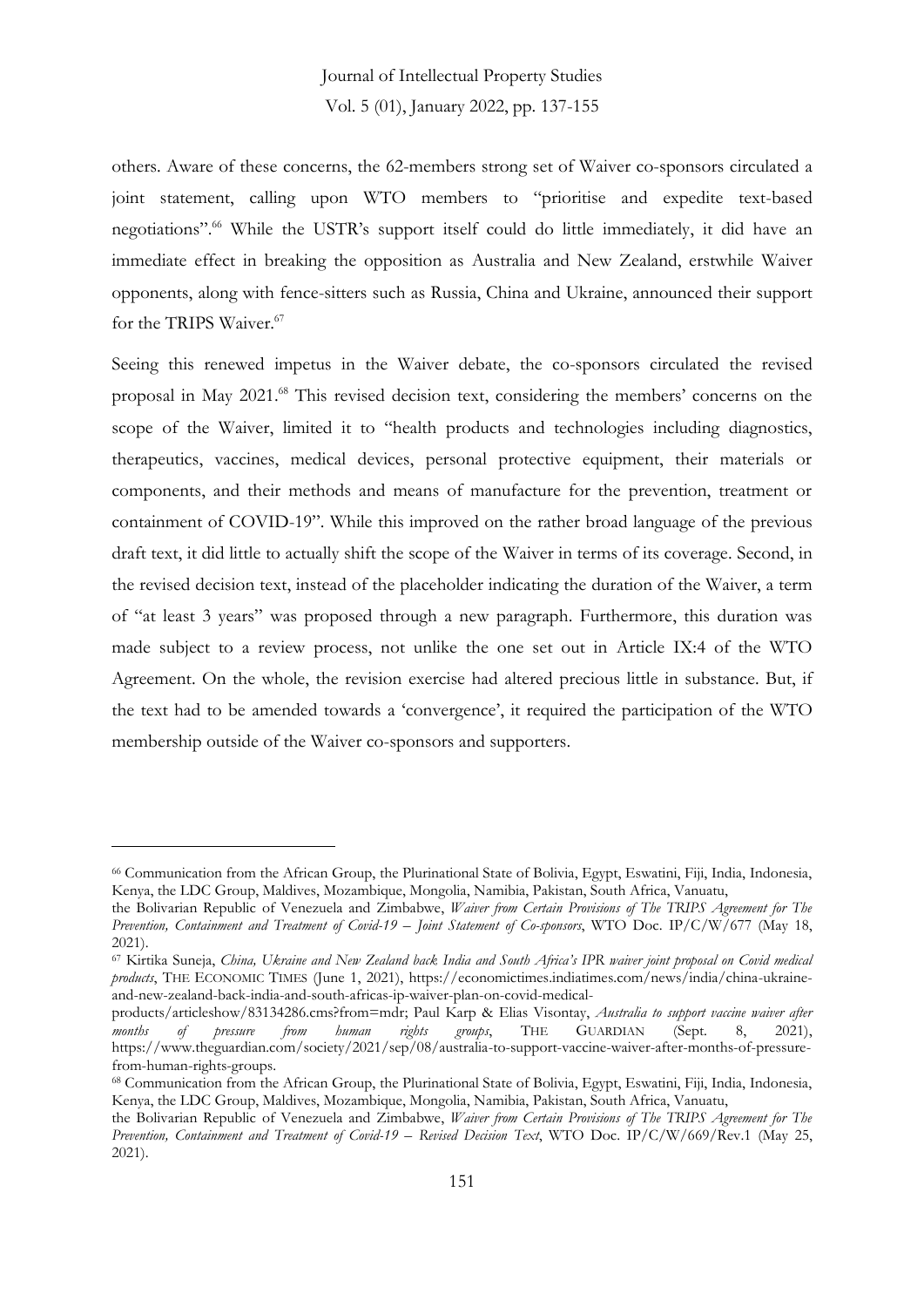Instead of engaging in that way, in June 2021, the EU drove the divergence further by circulating a paper and a draft decision text of its own. <sup>69</sup> The crux of the argument presented in these two documents was that the in-built TRIPS flexibilities were enough to tackle the pandemic. All that this system of flexibilities contained in Article 31 and 31*bis* required was clarifications which could simplify its use by members in granting compulsory licenses. Accordingly, the EU's draft decision text proposed that a pandemic was covered within the meaning of 'a national emergency or other circumstances of extreme urgency' in Article 31(b) of the TRIPS, which exempts prospective users of compulsory licences to make efforts towards gaining a voluntary license from the right holder under specific circumstances. <sup>70</sup> Next, the draft text proposed that the 'adequate remuneration' paid to the right holder within the meaning of Article 31(h) be equal to the "price charged by the manufacturer of the vaccine or medicine produced under the compulsory licence". Last, the EU proposed that in using the Article 31*bis* system, members may issue a single notification for the list of countries to which vaccines and medicines are being supplied by the exporting member.

It is highly doubtful that the EU's draft decision provided any novel clarification or interpretation. For one, the Doha Declaration on TRIPS recognizes the right of each member to determine what constitutes a 'national emergency'.<sup>71</sup> Moreover, the Declaration expressly states that "…epidemics, can represent a national emergency'.<sup>72</sup> At a time when WTO members had adopted unprecedented measures to contain the spread of the pandemic, who would admit that it did not constitute a 'national emergency' within the scope of Article 31(b)? In advancing such a redundant proposal, the EU not only further isolated itself and weakened the stance of fellow opponents, it deliberately misrepresented the efforts of the proposed Waiver.

Second, the issue of waiving IP rights was not limited to patents. In the TRIPS Council meetings, Waiver proponents had repeatedly argued that the flexibilities available for use in the case of patents, must also be made workable for other IP rights. The other clarifications presented in EU's draft text added nothing new to the working mechanism of the Article 31 or

<sup>69</sup> Communication from the European Union, *Urgent Trade Policy Responses to the COVID-19 Crisis: Intellectual Property*, WTO Doc. IP/C/W/680 (June 4, 2021); Communication from the European Union, Draft General Council Declaration on the TRIPS Agreement and Public Health in the circumstances of a Pandemic, WTO Doc. IP/C/W/681 (June 18, 2021).

<sup>70</sup> TRIPS Agreement art. 31(b), *supra* note 13.

<sup>71</sup> Doha Declaration, *supra* note 21, ¶ 5 (c).

<sup>72</sup> Doha Declaration, *supra* note 21.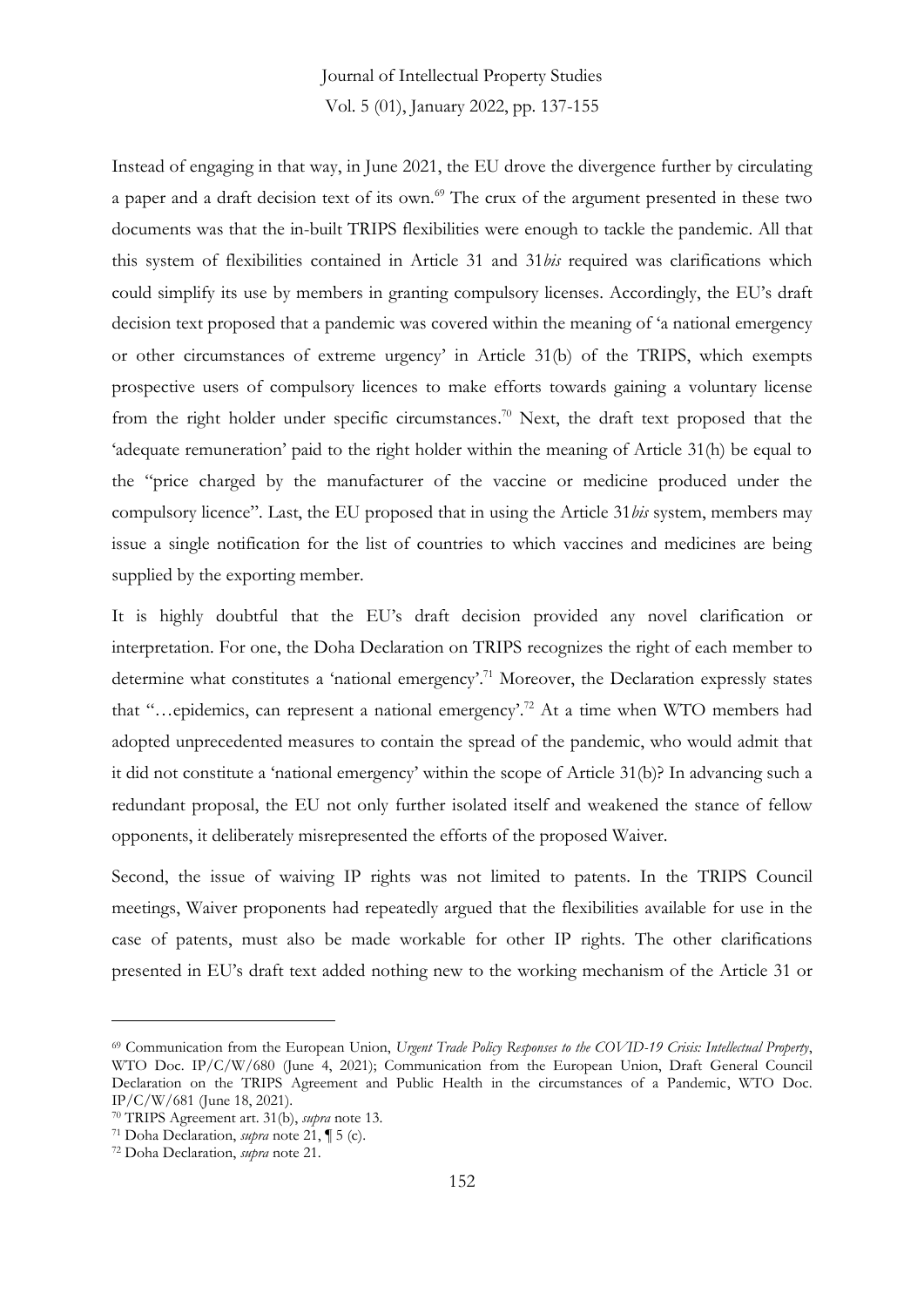Article 31*bis* beyond elaborating upon what was already present in the text of the TRIPS provisions. It was increasingly apparent that the EU's draft text neither offered any serious clarification nor did it address the outstanding concerns raised by the Waiver proponents.

Split between the divergences of the two proposals, the TRIPS waiver debate entered into another phase at the TRIPS Council meeting held in June 2021. The number of members supporting the Waiver had reached above 100, of which 63 were its co-sponsors. Growing support meant that the Waiver proponents were successful in initiating text-based negotiations at the June meeting. <sup>73</sup> While talks on the text would start immediately after the meeting, India proposed that, considering the severity of the rising COVID-19 infections, members must aim to finish the negotiations by the end of July.<sup>74</sup>

The current circumstances reveal that that timeline was not only ambitious, it had resulted in little to no headway. As of September 2021, while the waiver was being co-sponsored by 64 members, opposition from the UK, the EU and Switzerland remained the key roadblock. While the EU wished for convergence at the TRIPS Council meetings held in September and October 2021, leaks from the EU's Directorate-General for Trade showed that it had explicitly dismissed the Waiver.<sup>75</sup> Another leak made it apparent that the EU's understanding of 'convergence' was based on expanding its proposal for easing the operation of TRIPS flexibilities contained in Article 31 and 31*bis*. <sup>76</sup> As before, this would do nothing to address the issues in relation to trade secrets or undisclosed information, which were brough up by the Waiver proposal. At the opposite end, the Waiver co-sponsors circulated another text in the TRIPS Council, summarizing the context and rationale behind the Waiver.<sup>77</sup> In sum, as the TRIPS Council

<sup>73</sup> D. Ravi Kanth, *WTO Members agree to text-based negotiations on revised TRIPS waiver*, THIRD WORLD NETWORK (June 11, 2021), https://www.twn.my/title2/wto.info/2021/ti210606.htm.

<sup>74</sup> Council for Trade-Related Aspects of Intellectual Property Rights, *Minutes of Meeting held in the Centre William Rappard on 8, 9 and 29 June 2021*, WTO Doc. IP/C/M/100/Add.1, ¶ 409 (Oct. 20, 2021).

<sup>75</sup> Ashleigh Furlong (@ashleighfurlong), TWITTER (Oct. 14, 2021, 6:53 PM), https://twitter.com/ashleighfurlong/status/1448640647263571969.

<sup>76</sup> Daniel Marans, *New European Vaccine Proposal Offers Limited Help to Developing Countries*, HUFFPOST UK (Oct. 13, 2021), https://www.huffpost.com/entry/european-union-covid-vaccine-intellectual-propertyproposal\_n\_61664498e4b0f26084edbbff.

 $\bar{7}$  Communication from the African Group, the Plurinational State of Bolivia, Egypt, Eswatini, Fiji, India, Indonesia, Jordan, Kenya, The LDC Group, Malaysia, Maldives, Mozambique, Mongolia, Namibia, Pakistan, South Africa, Vanuatu, the Bolivarian Republic of Venezuela and Zimbabwe, *Waiver from Certain Provisions of The TRIPS Agreement for The Prevention, Containment and Treatment of Covid-19*, WTO Doc. IP/C/W/684 (Sept. 30, 2021).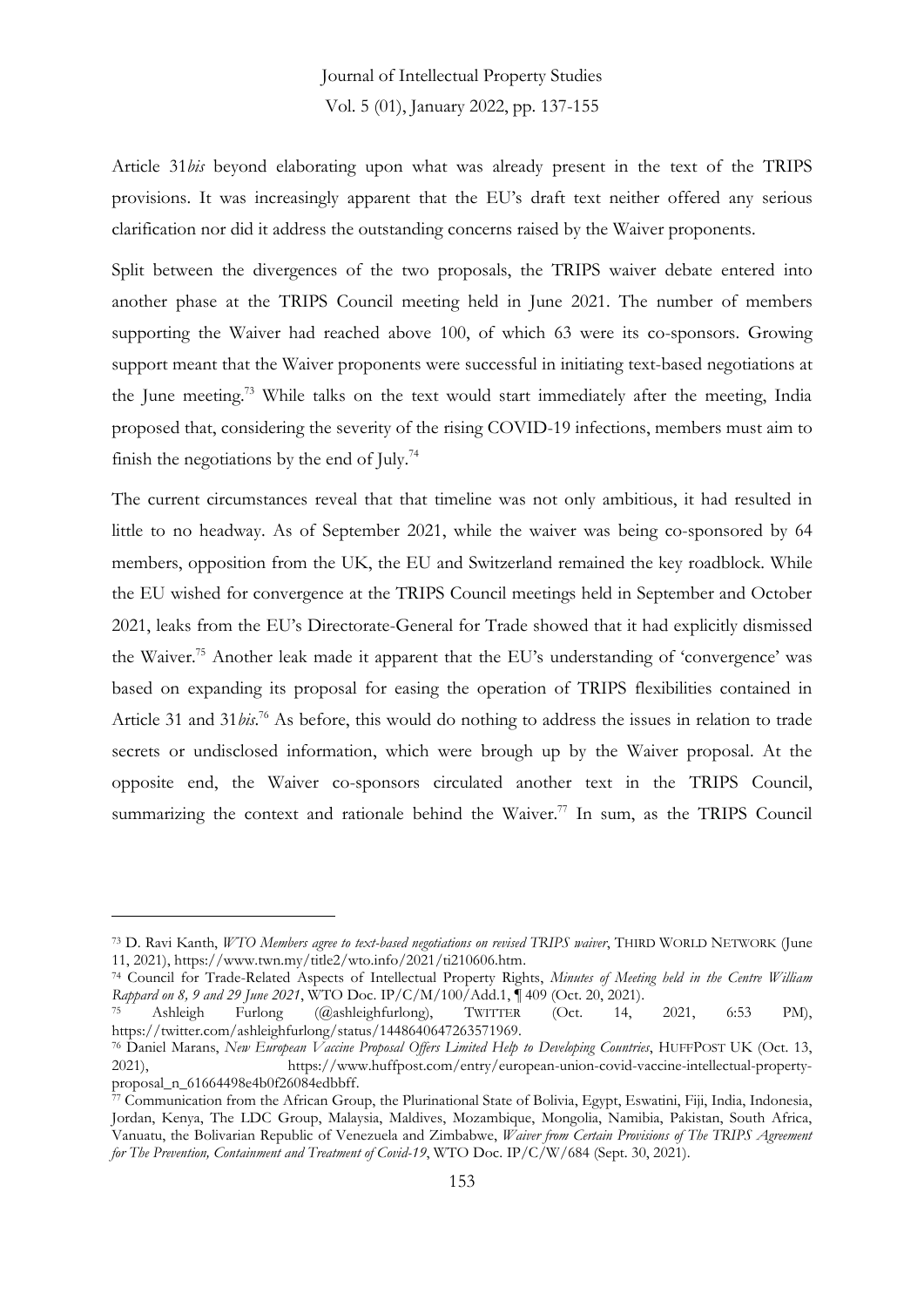Chairperson, Ambassador Dagfinn Sørli, observed, there had been very little change in the overall positions of the members. 78

Where was the US in all this? In the TRIPS Council meeting held in October, the US reiterated its support for the waiver proposal while stressing the need for consensus in decision-making.<sup>79</sup> On the same day, when USTR Tai was quizzed about the Waiver at an event in Geneva, she assured the audience that work was being undertaken behind the scenes, alluding to the imagery of a duck which appeared to be sitting still in the waters but vigorously paddling its leg underneath.<sup>80</sup> Public reports, however, told a different story: that of two flocks of ducks in Lake Léman, each paddling in the opposite direction as the US watched on.<sup>81</sup>

Even in the weeks prior to MC12, there were no public reports of a change in stance. At a stocktake exercise conducted in October 2021, Ambassador Sørli reported to the General Council that in the TRIPS Waiver debate, each camp had more or less stuck to their guns. <sup>82</sup> The writing on the wall was becoming apparent: despite the numerous multilateral, bilateral and small-group meetings being held each week, <sup>83</sup> there were little signs of any convergence regarding what the TRIPS Waiver debate will achieve at the upcoming Ministerial Conference.<sup>84</sup>

#### **III. CONCLUSION**

In chronicling the rather recent history of the TRIPS waiver debate, this article shares the fate of the Italian chronicler Giovanni Villani. Villani, who chronicled life in Florence, remains famous for never finishing a sentence telling of the end of the Black Death, on account of his own demise from the plague.<sup>85</sup> Much the same, we remain too ill-equipped – and too out of time – to

<sup>78</sup> D. Ravi Kanth, *EU, Switzerland, UK continue opposition, amid support for TRIPS waiver*, THIRD WORLD NETWORK (Sept. 16, 2021), https://www.twn.my/title2/wto.info/2021/ti210913.htm.

<sup>79</sup> Priti Patnaik, *Examining the "subtle shift" in the TRIPS Waiver talks*, GENEVA HEALTH FILES (Oct. 15, 2021), https://genevahealthfiles.substack.com/p/examining-the-subtle-shift-in-the.

<sup>80</sup> Jamey Keaten, *US reaffirms support for easing WTO rules on COVID vaccines*, AP NEWS (Oct. 14, 2021), https://apnews.com/article/coronavirus-pandemic-technology-business-geneva-global-tradead794a94ff05a179dd5ddf329b6ce4f7.

<sup>81</sup> Alan Beattie, *Talks to waive patents on Covid vaccines are 'stuck', WTO head warns*, FINANCIAL TIMES, (Nov. 25, 2021), https://www.ft.com/content/b9a66140-f031-4ed6-9048-f6029832c511.

<sup>82</sup> General Council, *Informal Heads of Delegation – Monday, 25 October 2021 – MC12 October stocktake*, WTO Doc. JOB/GC/279, ¶ 2.2-2.8 (Oct. 26, 2021).

<sup>83</sup> D. Ravi Kanth, *EU & allies adopt "diversionary" tactics on TRIPS waiver at WTO*, THIRD WORLD NETWORK (Nov. 8, 2021), https://twn.my/title2/wto.info/2021/ti211112.htm.

<sup>84</sup> Priti Patnaik, *The Emerging Path to the TRIPS Waiver*, GENEVA HEALTH FILES (Nov. 12, 2021), https://genevahealthfiles.substack.com/p/the-emerging-path-to-the-trips-waiver.

<sup>85</sup> OLE JØRGEN BENEDICTOW, THE BLACK DEATH, 1346-1353: THE COMPLETE HISTORY 69 (2006).